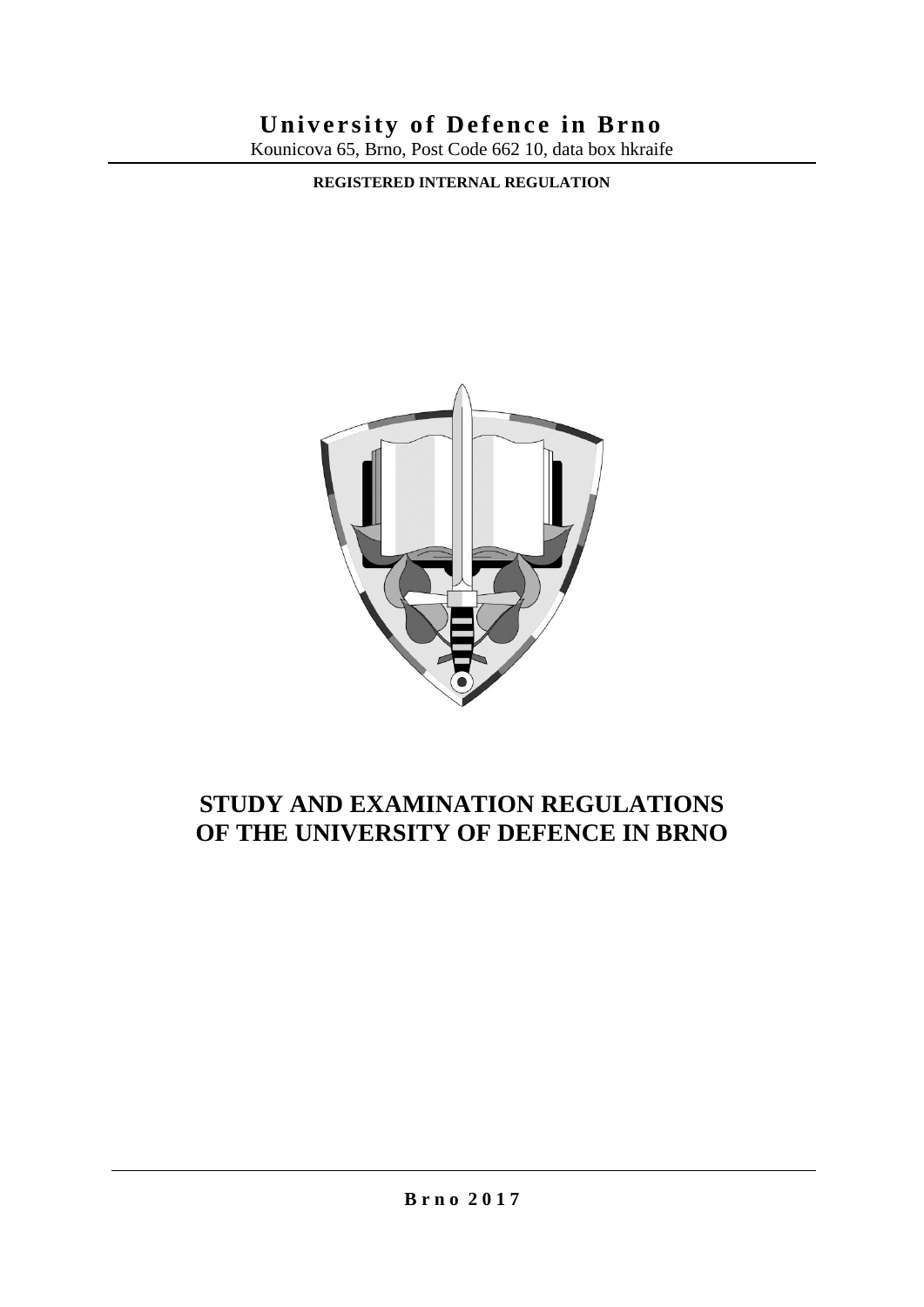# **Content**

| Article 6 Personnel and Institutions Key for Study in a Study Programme  9         |  |
|------------------------------------------------------------------------------------|--|
|                                                                                    |  |
|                                                                                    |  |
|                                                                                    |  |
| Article 9 Deadlines for Fulfilling Study Requirements According to Study Plans  11 |  |
|                                                                                    |  |
|                                                                                    |  |
|                                                                                    |  |
|                                                                                    |  |
|                                                                                    |  |
|                                                                                    |  |
|                                                                                    |  |
|                                                                                    |  |
| <b>CHAPTER FOUR VERIFICATION OF STUDY ACHIEVEMENTS  15</b>                         |  |
|                                                                                    |  |
|                                                                                    |  |
|                                                                                    |  |
|                                                                                    |  |
|                                                                                    |  |
|                                                                                    |  |
|                                                                                    |  |
|                                                                                    |  |
| Article 26 Recognition of Examinations and Other Study Obligations 25              |  |
|                                                                                    |  |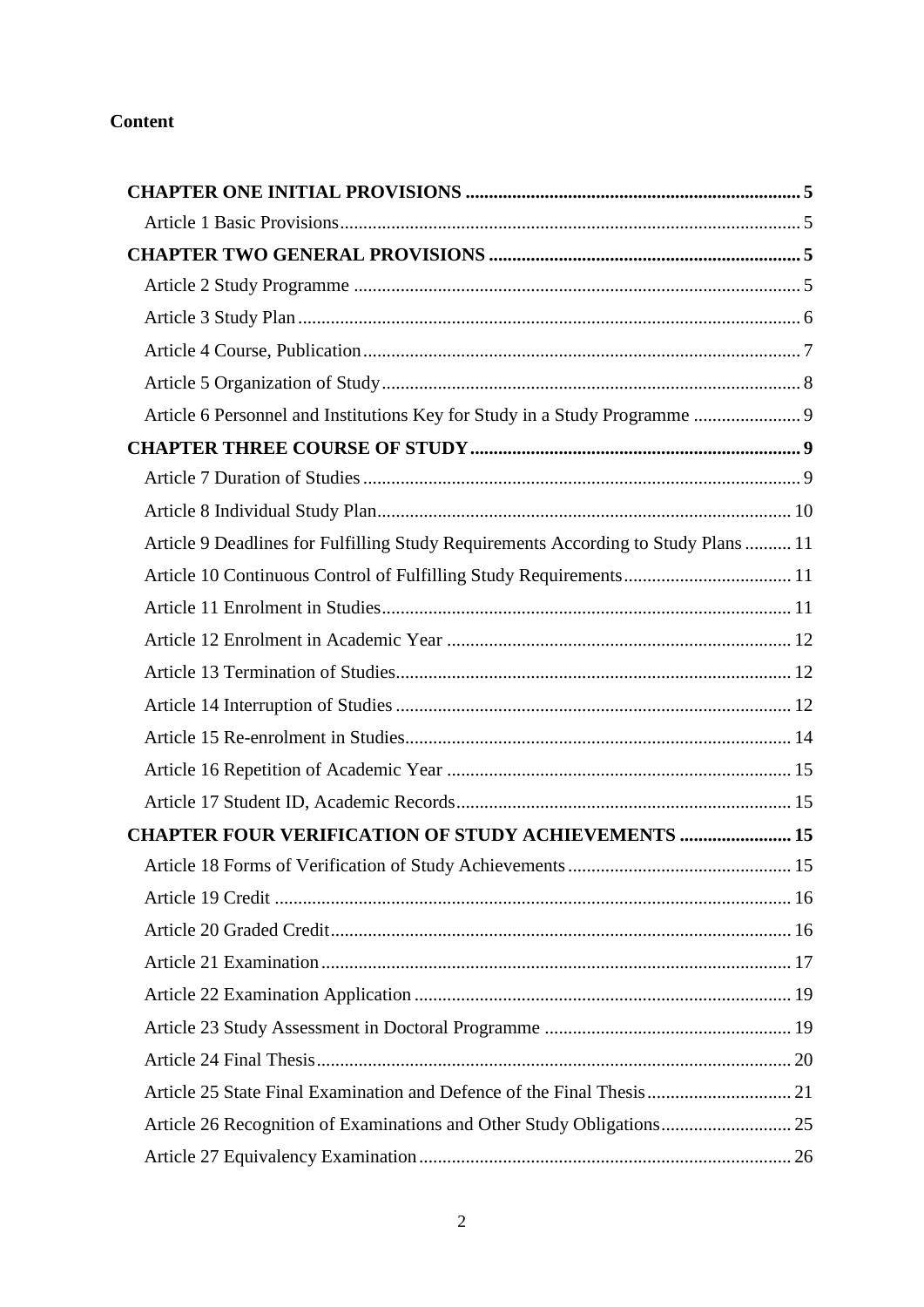| Article 34 Uniqueness of Study in the Study Programmes Provided in Co-operation with |  |
|--------------------------------------------------------------------------------------|--|
| Article 35 Uniqueness of Study in the Study Programmes Provided in Co-operation with |  |
|                                                                                      |  |
|                                                                                      |  |
|                                                                                      |  |
|                                                                                      |  |
| CHAPTER SEVEN COMMON, TEMPORARY, REVOKING AND CONCLUDING                             |  |
|                                                                                      |  |
|                                                                                      |  |
|                                                                                      |  |
| Annex 1 Defining Areas of Responsibilities of Personnel and Institutions Key for     |  |
|                                                                                      |  |
|                                                                                      |  |
|                                                                                      |  |
|                                                                                      |  |
|                                                                                      |  |
|                                                                                      |  |
|                                                                                      |  |
|                                                                                      |  |
|                                                                                      |  |
|                                                                                      |  |
|                                                                                      |  |
|                                                                                      |  |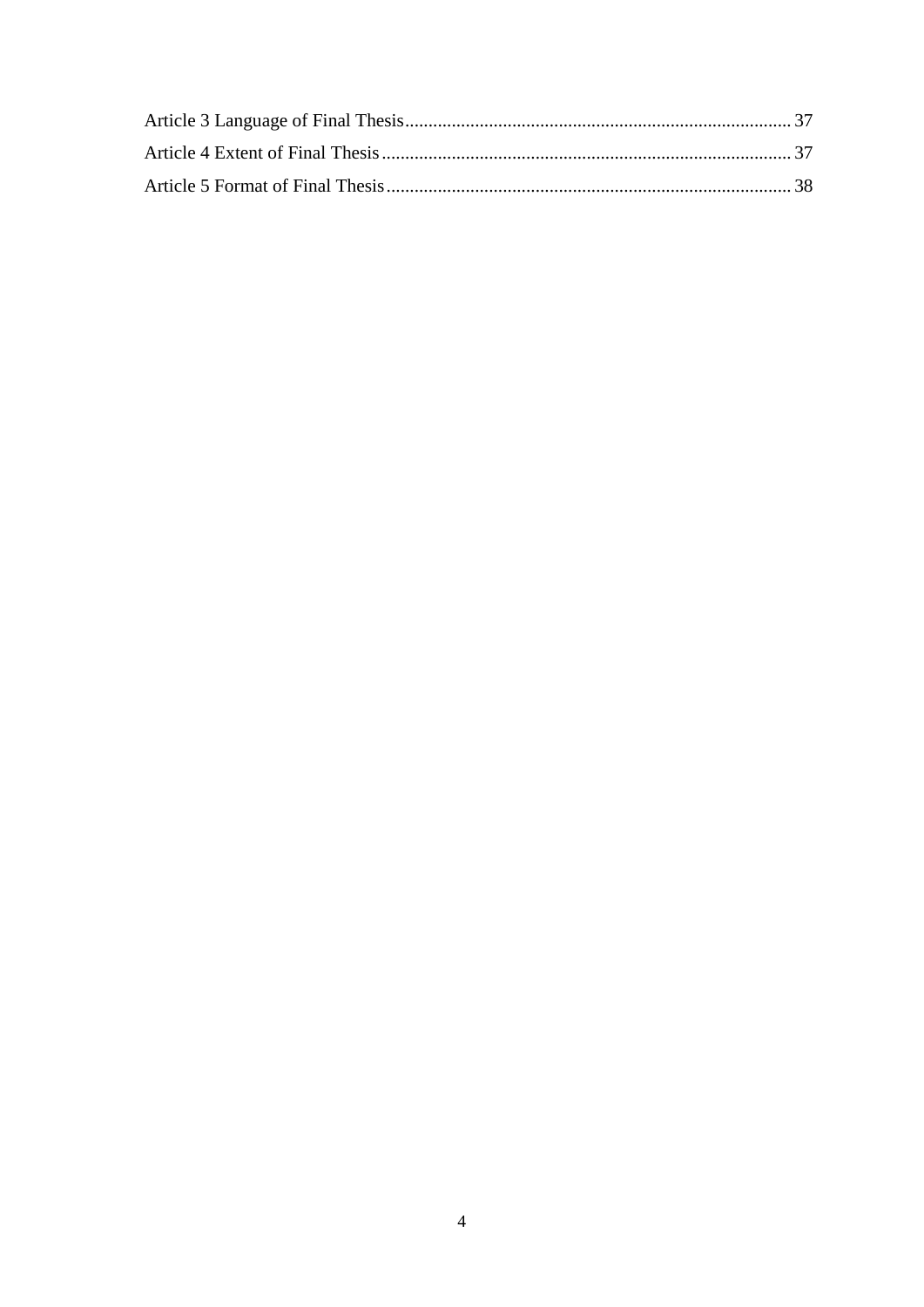#### **CHAPTER ONE INITIAL PROVISIONS**

#### **Article 1 Basic Provisions**

- (1) The Study and Examination Regulations of the University of Defence in Brno (hereinafter 'Regulations') are internal regulations of the University of Defence in Brno (hereinafter 'University') in accordance with section 17, subsection 1, letter g) of the Act No. 111/1998 Coll., on Higher Education Institutions and on Amendments and Supplements to Some Other Acts (the Higher Education Act), as subsequently amended, and in accordance with Article 21 of the University of Defence in Brno Statutes.
- (2) The Regulations generally define the study programmes provided by the University or its Faculties and set the rules for study in these study programmes approved in accordance with the Higher Education Act. The study rules set by these Regulations apply also to the study programmes provided by the University or Faculty with participation of University Institute, and also provided together with a public university<sup>1</sup> or with a foreign university<sup>2</sup>.

#### **CHAPTER TWO GENERAL PROVISIONS**

#### **Article 2 Study Programme**

- (1) Study within a study programme provided by the University or its Faculty leads to the acquisition of higher education.
- (2) The University or its Faculty provides the following study programmes:
	- a) Bachelor's<sup>3</sup>;
	- b) Master's, which follows Bachelor's study programme<sup>4</sup>;
	- c) Master's, which does not follow Bachelor's study programme<sup>5</sup>;
	- d) Doctoral<sup>6</sup>.
- (3) Bachelor´s or Master´s study programme profile can be as follows:
	- a) Professionally oriented with focus on acquiring practical skills required for job performance and supported by necessary theoretical knowledge; or
	- b) Academically oriented with focus on acquiring theoretical knowledge required for job performance, including the employment of creative capacities, and providing students with opportunities to acquire necessary practical skills.

 $\overline{\phantom{a}}$ 

<sup>&</sup>lt;sup>1</sup> Section 95, subsection 4, of the Act No. 111/1998 Coll., on Higher Education Institutions and on Amendments and Supplements to Some Other Acts, as subsequently amended (the Higher Education Act).

 $2^2$  Section 47a of the Higher Education Act.

<sup>&</sup>lt;sup>3</sup> Section 45 of the Higher Education Act.

<sup>4</sup> Section 46 of the Higher Education Act.

<sup>&</sup>lt;sup>5</sup> Section 46 of the Higher Education Act.

<sup>6</sup> Section 47 of the Higher Education Act.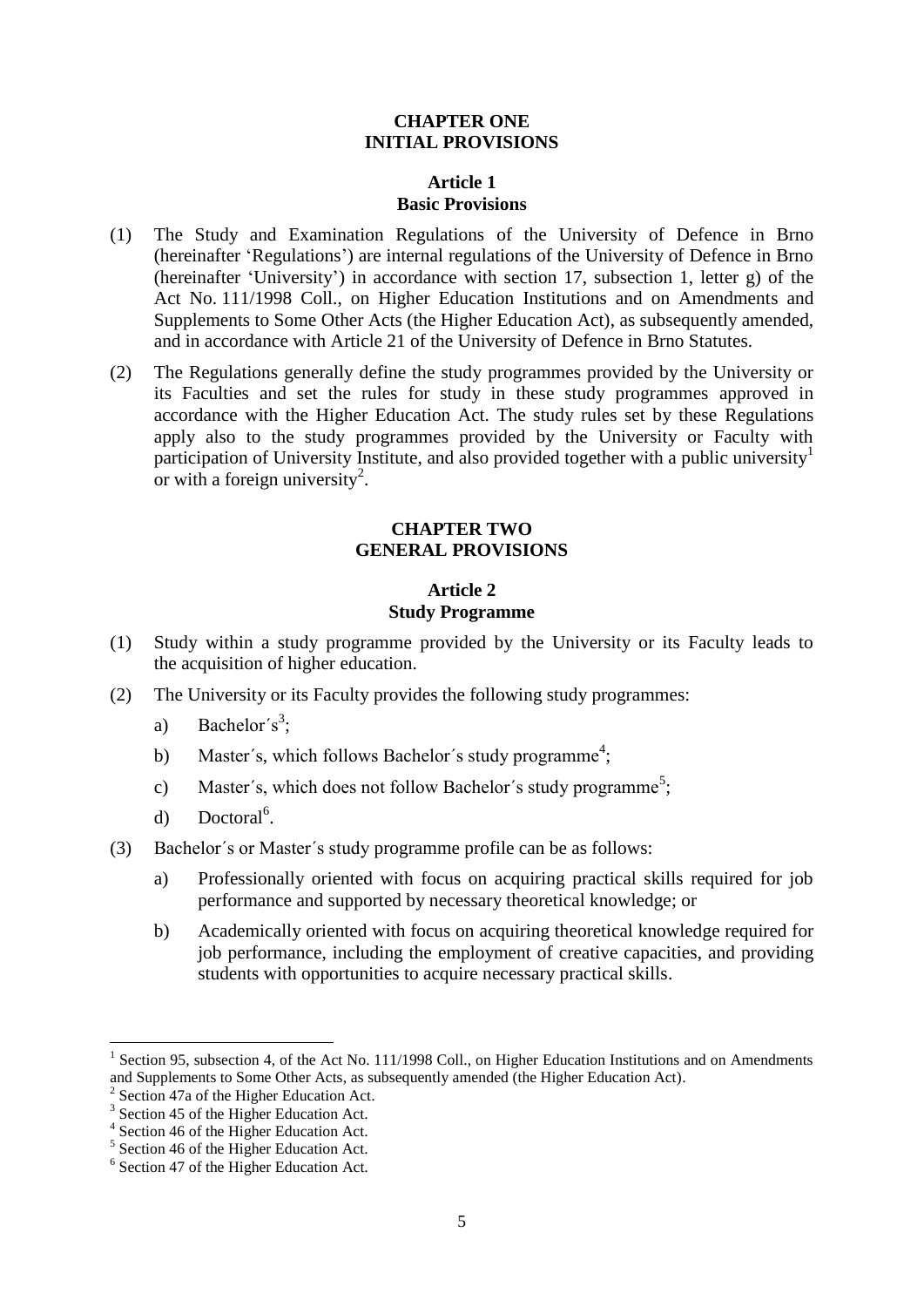- (4) The forms of study in the study programmes provided by the University or its Faculty can be full-time, distance, or combined<sup>7</sup>.
- (5) The University or its Faculty provides:
	- a) study programmes, which enable students to focus, besides a common body of knowledge, also on specific study of a study programme related to acquiring knowledge, skills and general competence (hereinafter only 'study programmes with specializations'), and
	- b) study programmes without specializations.
- (6) The University or its Faculty can provide study, the form of which enables students to acquire complete knowledge, skills and general competence in two study programmes (hereinafter 'combined studies').
- (7) Study is carried out in a credit system:
	- a) in compliance with the European Credit Transfer and Accumulation System  $(ECTS)<sup>8</sup>$  in the case of Bachelor's and Master's study programmes;
	- b) in compliance with these Regulations in the case of doctoral programmes.

# **Article 3 Study Plan**

- (1) Study programme is specified and carried out through the study plan. If it is a study programme with specialization, then an individual study plan being prepared for each specialization includes both a common part, identical for all specializations, and a specific part, characteristic for a given specialization.
- (2) Course is the basic unit of the study plan, and in the case of doctoral programmes it is also publication; term is the basic time unit of the study plan. Academic year consists of winter and summer terms.
- (3) Study plans of a study programme mainly set out time and content continuity of courses, inclusion of courses into individual terms, extent and form of study, details and requirements regarding the verification of study results, number of credits assigned to individual courses and other details and requirements regarding the credit system (hereinafter 'study requirements').
- (4) Study plans of study programmes with specializations set out the time when specialization is selected. If the capacity of a study programme within the specialization is limited, then the number of students selected into the specialized period of study may be limited as well. The details of procedures followed in selecting the specialized period of study are adjusted by the Rector in his/her Regulations.
- (5) The study plan of each course identifies, whether it is one of the following:
	- a) compulsory course, the completion of which is necessary for admittance to a final state examination, or state rigorous examination, or state doctoral examination, or the parts of final state examination, or state rigorous examination, or state doctoral examination, or for enrolment in another term (hereinafter 'compulsory course');

<sup>&</sup>lt;sup>7</sup> Section 44, subsection 4 of the Higher Education Act.

<sup>&</sup>lt;sup>8</sup> The Bologna Declaration of 19 June 1999.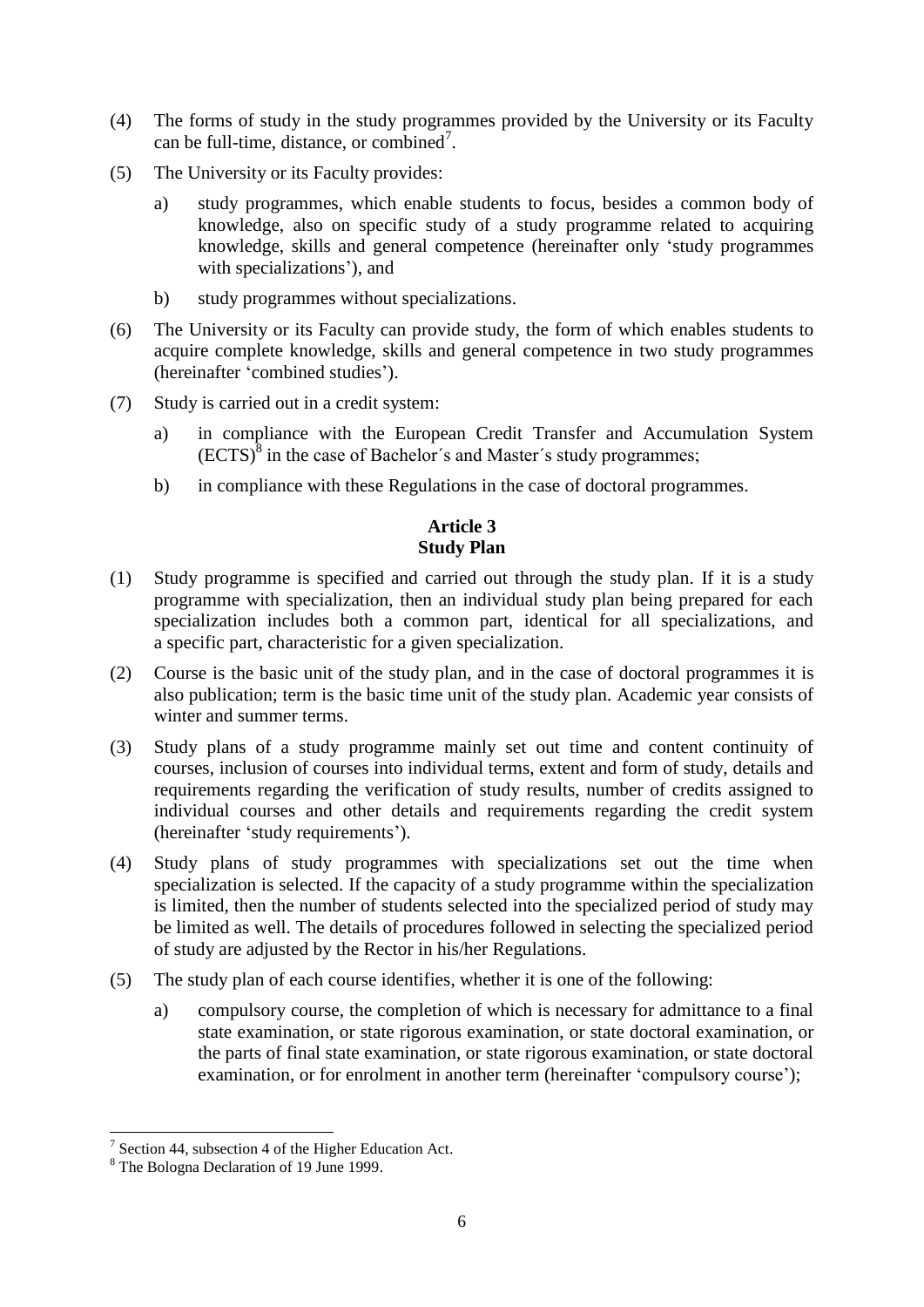- b) compulsorily optional course, which is assigned to a given group of compulsorily optional courses by a study plan and the study plan sets out the conditions for completing courses from this group (hereinafter 'compulsorily optional course'); the study plan may set out more groups of compulsorily optional courses and also the requirement that the student can, or has to, choose one or more groups of courses from some groups of compulsorily optional courses; fulfilment of studyrelated obligations from the group(s) of compulsorily optional courses set out by study plan is the prerequisite prior final state examination, or state rigorous examination, or state doctoral examination, or the part of final state examination, or state rigorous examination, or state doctoral examination, or for enrolment in another term;
- c) optional course, which can be completed by the student during his/her studies or during a term (hereinafter 'optional course').
- (6) The study plan is drawn up in such a way that it is possible to acquire the following:
	- a) at least 60 credits for completing courses in one class in Bachelor's and Master´s study programmes;
	- b) at least 180 credits for completing courses and publication requirements during the whole study in three-year doctoral programmes;
	- c) at least 240 credits for completing courses and publication requirements during the whole study in four-year doctoral programmes;
- (7) It is assumed in the study plan drawn up within a study programme that:
	- a) in the full-time form of study the prevailing part of education is organized in the form of lectures, class exercises, seminars, courses, practical trainings, internships, laboratory exercises, field trips, fieldworks, individual works, consultations, workshops, and other forms of study, which are carried out according to schedule (hereinafter 'class schedule');
	- b) in the distant form of study teachers have usually the roles of consultants;
	- c) in the combined form of study the study is organized in such a form in which principles of both full-time and distant forms of studies are implemented.
- (8) Change in the study plan is approved by a guarantor of study programme and a doctoral board in the case of doctoral programme. The changes of study plans in the parts related to a class cannot come into effect for the students already enrolled in the class.
- (9) The study plan of a study programme is made public by:
	- a) the University, if it is provided by the University, on the University public internet websites;
	- b) the particular Faculty, if it is provided by the Faculty, on the Faculty public internet websites;

#### **Article 4 Course, Publication**

(1) Courses are taught mainly in the form of lectures, class exercises, seminars, courses, practical training, internships, workshops, laboratory exercises, field trips, fieldworks, individual works, and consultations. Depending on its character the course may be carried out in full-time, distant, or combined form.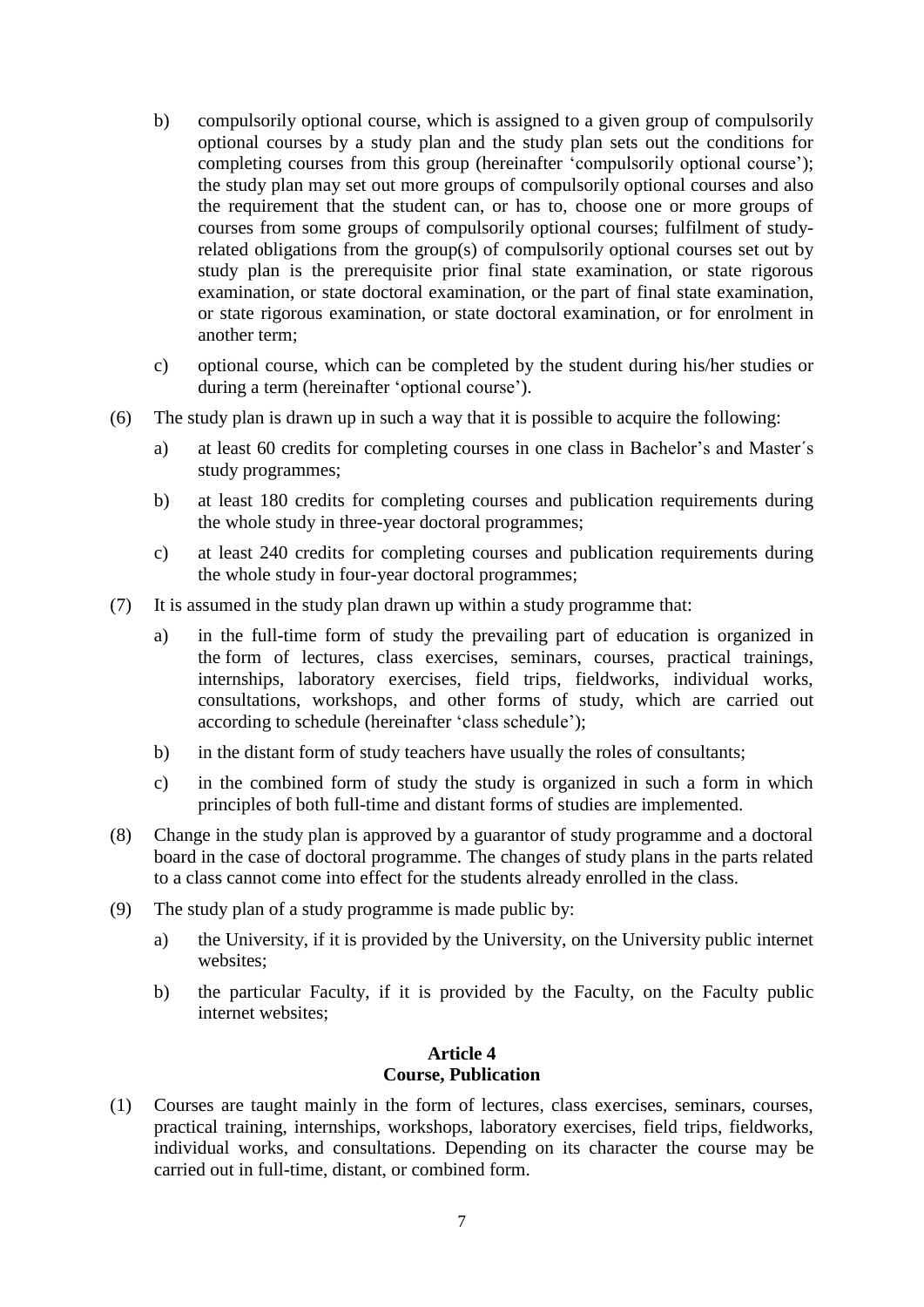- (2) The study of a course is determined by the study plan for one term, or is divided into more terms.
- (3) The study plan of a particular study programme assigns a certain whole-number of credits to every course, or to the requirement for student´s publication, which represents the student´s amount of work to be done in order to complete the course with regard to the overall amount of work required to complete all courses in one class.
- (4) If the course is a part of more study plans or one and more study programmes, it has to have the same number of credits assigned.
- (5) The number of students who can choose compulsorily optional courses and optional courses may be reduced for capacity reasons. The details of procedures for the enrolment in compulsorily optional courses and optional courses may be adjusted by Rector in his/her provisions.
- (6) Every course listed in the study plan of study programme is concluded by one of the forms of verification of the results of study in a course, or by combinations of these forms. If it is a course, the study of which is divided into more terms, then the method of verifying the results of study in a course is set out for each term by the study plan.

# **Article 5 Organization of Study**

- (1) The academic year has duration of twelve months; the Rector<sup>9</sup> determines its beginning at least four months prior to its beginning on the University public internet websites.
- (2) The academic year is divided into a winter and a summer term. Term usually includes the periods of teaching, examinations and holidays.
- (3) Organization of study within the academic year is determined by the Rector in his/her provisions for the study programmes implemented by the University and the Dean in his/her provisions for the study programmes implemented by the Faculty; Organization of study within academic year includes mainly setting the beginning and end dates of terms, setting the periods of teaching, examinations and holidays, setting the deadline for enrolment in study and in class and setting the deadline for submitting a final thesis, in which case:
	- a) the beginning of winter term has to be coincident with the beginning of academic year;
	- b) winter term ends a day prior to the beginning of summer term;
	- c) the end of summer term has to be coincident with the end of academic year;
	- d) the periods of teaching in winter and summer terms are usually of the same length;
	- e) the periods of time for teaching, examinations and holidays, as well as the periods of time for enrolment in study and in class and the deadline for submitting a final thesis, may differ in individual study programmes;
	- f) the deadline for enrolment in class has to end no later than the fifth workday following the first day of teaching in winter term.

 $\overline{\phantom{a}}$ <sup>9</sup> Section 52, subsection 2 of the Higher Education Act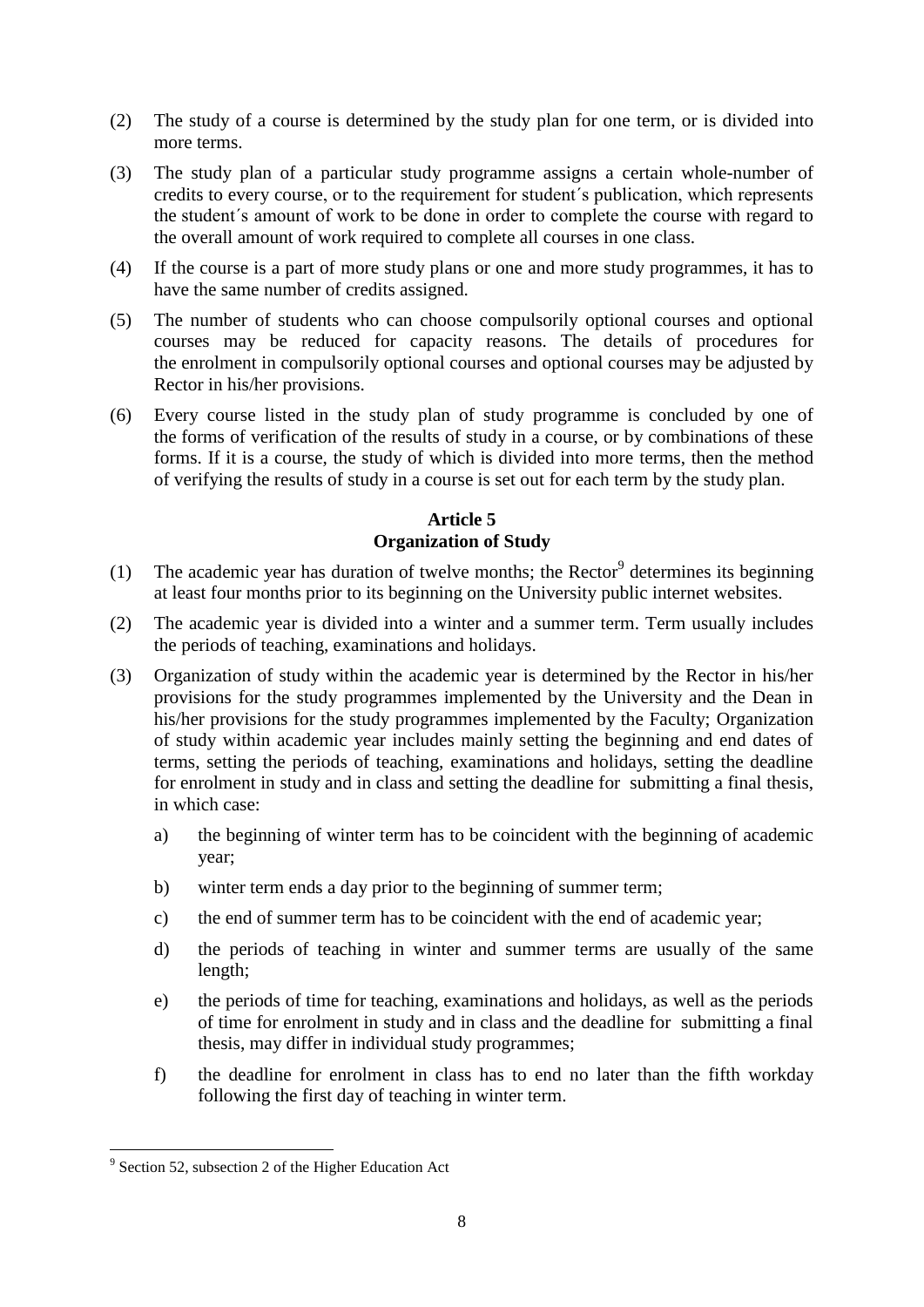- (4) During holidays it is possible to carry out practical trainings, laboratory exercises, sport courses, field trips, fieldworks, and assess the results of study.
- (5) Teaching in Bachelor´s and Master´s study programmes is organized in study groups, for which class schedules are prepared for each term, in connection with study plans. The class schedule is made accessible to students through the University electronic information system.

#### **Article 6 Personnel and Institutions Key for Study in a Study Programme**

- (1) The following personnel are key for study in a study programme:
	- a) Study programme guarantor;
	- b) Course guarantor;
	- c) Examiner;
	- d) Final thesis supervisor;
	- e) Reviewer;
	- f) Supervisor, or supervisor specialist, if it is a doctoral programme; and
	- g) Teacher, who gives lectures or class exercises.
- (2) The following institutions are key for study in a study programme:
	- a) Doctoral board, if it is a doctoral programme; and
	- b) Study programme board, if it is a Bachelor´s or Master´s study programme.
- (3) Areas of responsibilities of institutions and personnel key for the study and their equivalency is set out in Annex 1 of these Regulations.

#### **CHAPTER THREE COURSE OF STUDY**

#### **Article 7 Duration of Studies**

- (1) Standard duration of studies in a study programme is the duration with the average workload expressed in academic years.
- (2) Standard duration of studies in a study programme is specified by a study plan.
- (3) The maximum duration of studies is as follows:
	- a) three years longer than the standard duration of studies in cases of Bachelor´s study programmes implemented in co-operation with a public university;
	- b) five years longer than the standard duration of studies in cases of Master´s study programmes implemented in co-operation with a public university;
	- c) two years longer than the standard duration of studies in cases of other study programmes.
- (4) The student´s interruption of studies is included in the maximum duration of studies. Interruption periods taking place due to recognized parental leave and serious healthrelated reasons are exempt from this clause.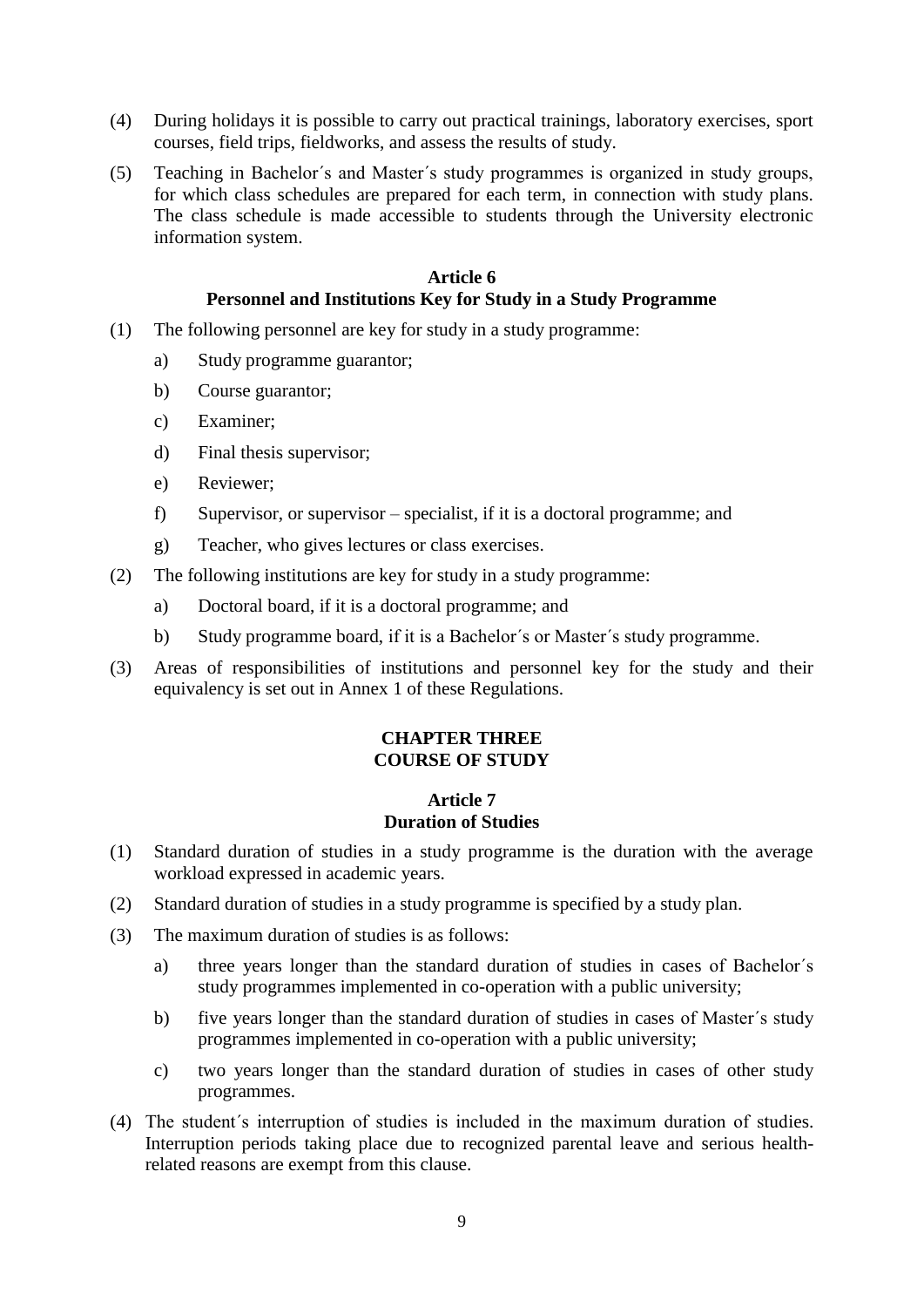# **Article 8 Individual Study Plan**

- (1) Individual study plan defines with regard to a study plan:
	- a) the individual time framework of study and other conditions of study for every student of doctoral programme;
	- b) different time framework of study for the student of Bachelor´s or Master´s study programme and conditions of this study, if the student´s requests for an individual study plan is recognized in compliance with these Regulations.
- (2) Study in doctoral programme is assessed by a supervisor according to the individual study programme approved by the doctoral board. The individual study programme contains mainly the list of study requirements and duties, scientific, research and other creative duties, as well as planned and recommended foreign study placements or other internships or educational activities. The supervisor is responsible for compiling the individual study plan; if the student does not cooperate, then the individual study plan is compiled by the supervisor on his/her own. The supervisor is obliged to submit the individual study plan to the doctoral board for discussion no later than two months after the date of enrolment in the studies. The individual study programme is approved by the Dean, if the study programme is provided by the Faculty, or the Rector, if the study programme is provided by the University.
- (3) If a student of Bachelor´s or Master´s study programme applies for an individual study plan, then the Dean, if the study programme is provided by the Faculty, or the Rector, if the study programme is provided by the University, may approve such an individual study plan for one or more academic years and at the same time sets out its course and conditions. This is valid except for cases constituting grounds for the termination of studies.
- (4) The Dean, if the study programme is provided by the Faculty, or the Rector, if the study programme is provided by the University, will always approve of a student of Bachelor´s or Master´s study programme completing his/her academic year according to the individual study plan and conditions mentioned below, except for in cases constituting grounds for the termination of studies. The conditions for approval are as follows:
	- a) the student applies for the individual study plan due to child welfare during the student´s recognized parental leave; deadlines for the fulfilment of study obligations prolonged by the period of recognized parental leave will be taken into consideration in the approval of individual study plan;
	- b) the student applies for the individual study plan due to his/her care of a dependent  $person<sup>10</sup>;$
	- c) the student applies for the individual study plan due to his/her sporting representation of the Czech Republic, or due to necessary training for such representation, and will give evidence of it in the form of confirmation issued by the sporting organization representing this sport in the Czech Republic<sup>11</sup>.

 $\overline{a}$  $10$  Section 8 of the Social Services Act 108/2006 Coll., as subsequently amended.

<sup>&</sup>lt;sup>11</sup> Section 54a, subsection 2 of the Higher Education Act.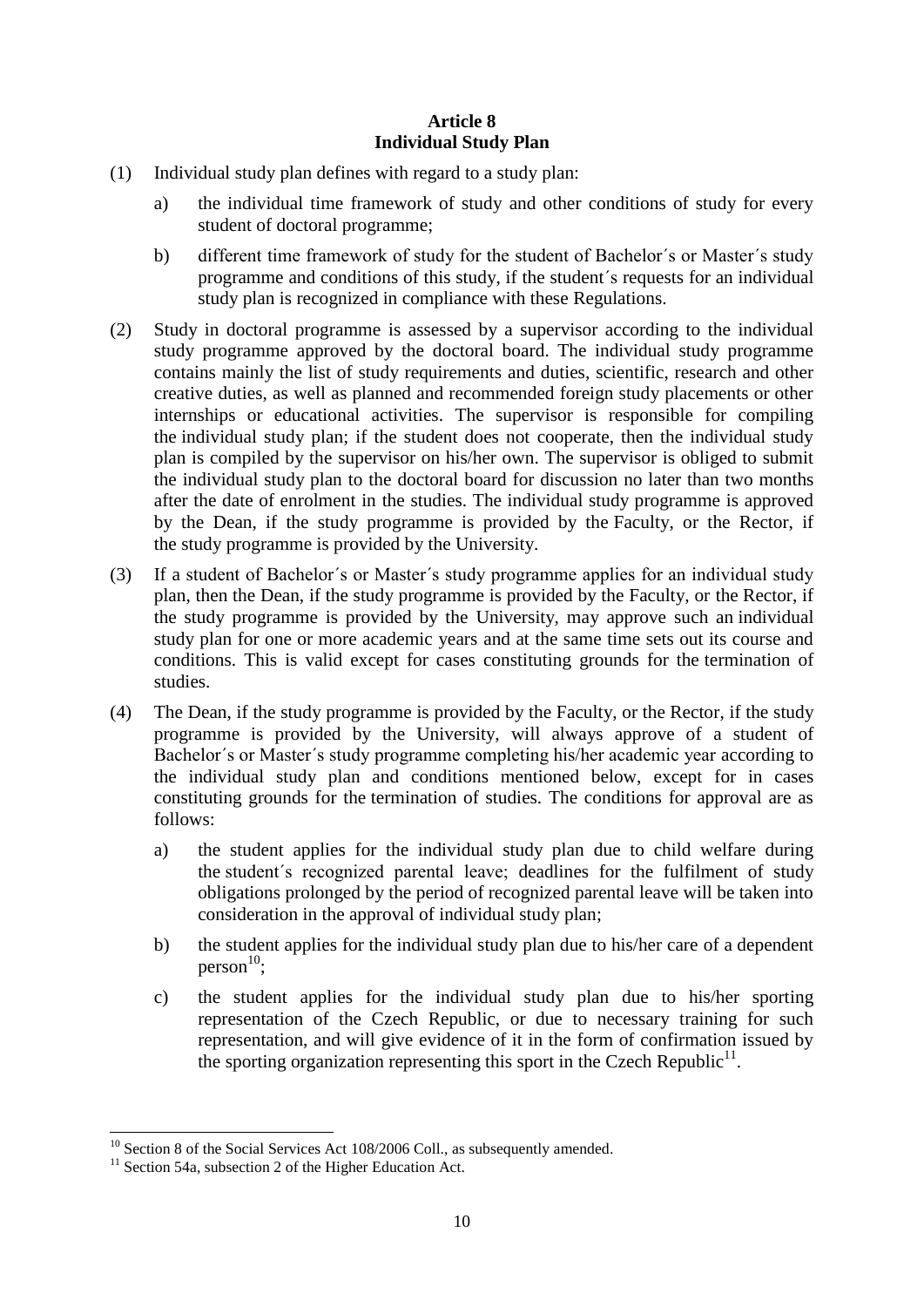#### **Article 9**

#### **Deadlines for Fulfilling Study Requirements According to Study Plans**

- (1) The student is obliged to fulfil all study requirements resulting from particular study plan, or individual study plan, no later than on the last day of the last term of study. If the student achieves the grade 'failed' on a regular date of final state examination, the above mentioned deadline is prolonged by 90 days.
- (2) The student is obliged to fulfil study requirements resulting from particular study plan, or individual study plan, gradually within individual terms, while
	- a) If the student is in the last term of study programme, he/she is obliged to fulfil all study requirements resulting from particular study plan for the last term except for the final state examination no later than on the last day of examination period of that term;
	- b) In other terms the student is obliged to fulfil at least 70 % of study requirements expressed in the number of credits resulting from particular study plan, or individual study plan, no later than by the end of the corresponding term and the remaining study requirements no later than by the end of the fourth week after the beginning of the following term.

#### **Article 10 Continuous Control of Fulfilling Study Requirements**

- (1) The Faculty, if it is a study programme provided by the Faculty, or the University, if it is a study programme provided by the University, has to control the fulfilment of requirements immediately after the deadline for the fulfilment of study requirements determined in Article 9 of these Regulations (hereinafter 'continuous control')
- (2) In the case the student fails to meet the study requirements in time, his/her studies are terminated.

#### **Article 11 Enrolment in Studies**

- (1) An applicant becomes a student on the date of enrolment in studies<sup>12</sup>.
- (2) Enrolment in studies is organized by the University, if the study programme is provided by the University, and by the Faculty, if the study programme is provided by the Faculty. Enrolment takes place in the period determined by the Dean or the Rector in their provisions for the organization of an academic year.
- (3) If the student is absent from the enrolment in studies without recognized excuse and such student´s behaviour has no reasons worth of special consideration, the student´s right to enrolment in studies expires. A written excuse has to be made in advance. If the reasons are worth of special consideration, the student submits relevant documents.
- (4) The relevance of provided reasons worth of special consideration within the meaning of paragraph 3 is assessed by the Dean in the case of the study programme provided by the Faculty, or the Rector in the case of the study programme provided by the University.

 $\overline{\phantom{a}}$  $12$  First sentence of section 61, subsection 1 of the Higher Education Act.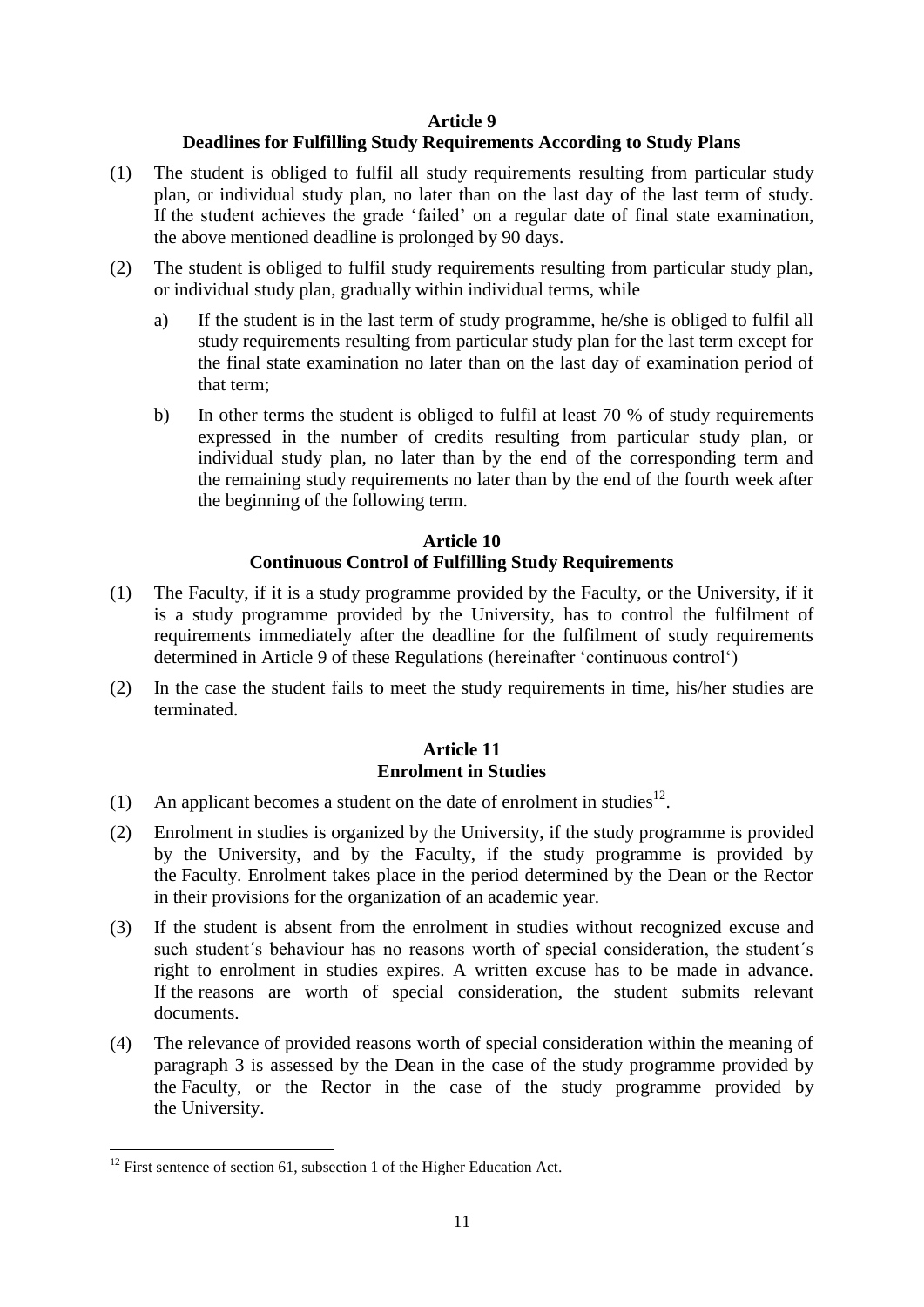(5) After enrolment in studies of the Bachelor´s or Master´s study programme the student takes a matriculation oath.

#### **Article 12 Enrolment in Academic Year**

- (1) Enrolment in another academic year is carried out only in Bachelor´s and Master´s study programmes. Enrolment in academic year certifies student´s advancement to the next academic year.
- (2) Enrolment in studies is organized by the University if the study programme is provided by the University and by the Faculty if the study programme is provided by the Faculty. Enrolment is held in the time determined by the Dean or the Rector in his/her provisions for the organization of academic year. In the first academic year the enrolment in studies is considered to be the enrolment in the first academic year.
- (3) If the student is absent from the enrolment in academic year without recognized excuse and such student´s behaviour has no reasons worth of special consideration, the studies are terminated. A written excuse has to be made in advance. If the reasons are worth of special consideration, the student submits relevant documents.
- (4) The relevance of provided reasons worth of special consideration within the meaning of paragraph 3 is assessed by the Dean in the case of the study programme provided by the Faculty, or the Rector in the case of the study programme provided by the University.

# **Article 13 Termination of Studies**

- (1) The student is obliged to terminate the study regularly by graduating within the maximum period of study. If the student does not terminate the study regularly within the maximum period of study, he/she does not fulfil the requirement set in these Regulations and the study is cancelled.
- (2) Failures to fulfil the requirements may be as follows:
	- a) if it is found out in the continuous control that the student did not fulfil study requirements set by particular study plan or did not pass an equivalency examination in the deadlines set by these Regulations;
	- b) in the case the student is absent from the enrolment in academic year without recognized excuse;
	- c) in the case the student is absent from the re-enrolment in studies without recognized excuse;
	- d) if the student fails to fulfil conditions set by the individual study plan.

# **Article 14 Interruption of Studies**

- (1) Study may be repeatedly interrupted either on the student´s request, or in an official capacity.
- (2) The Dean in the case of the study programme provided by the Faculty, or the Rector in the case of the study programme provided by the University, interrupts study on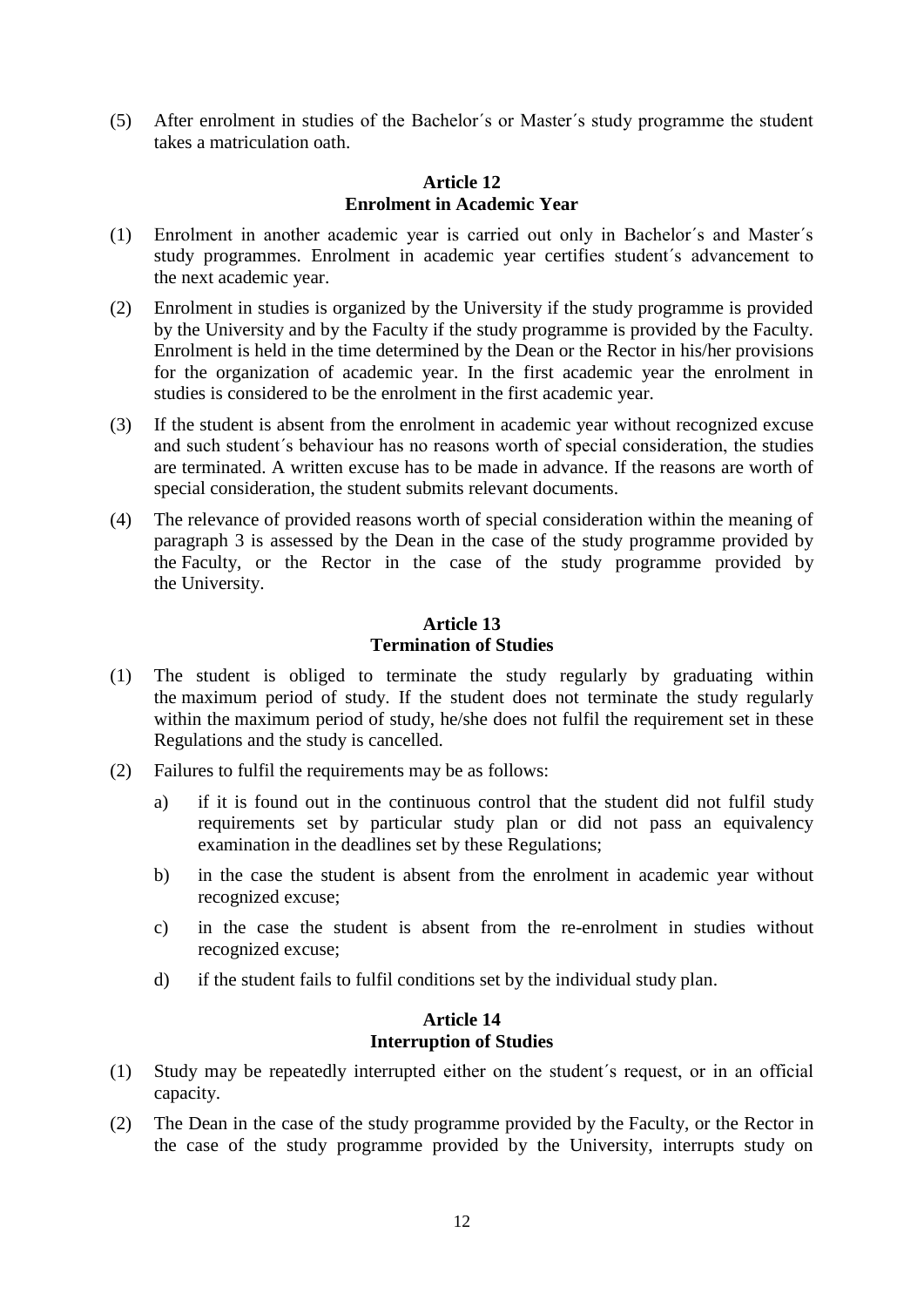the student´s request, with the exception of reasons for the termination of studies, in the following cases:

- a) the student applies for the interruption of studies on the grounds of pregnancy, childbirth, parenthood, charge of a child instead of parents on the basis of a decision made by a particular institution according to Civil Code or legal regulations adjusting the state social security benefits for the time during which would last student's maternity or parental leave<sup>13</sup>;
- b) the student applies for the interruption of studies due to his/her sport representation of the Czech Republic, or due to necessary training for such a representation, and will give evidence of it in the form of confirmation issued by the sport organization representing this sport in the Czech Republic<sup>14</sup>;
- c) the student applies for the interruption of studies for serious health reason;
- d) the student of Bachelor´s or Master´s study programme applies for the interruption of studies after fulfilling all the requirements in the given academic year and before the beginning of another academic year, or before summer term if he/she applies for the interruption in winter term; or
- e) the student applying for the interruption of studies is in doctoral programme.
- (3) Study may be interrupted in an official capacity in the following cases:
	- a) if it is necessary to divert imminent detriment to the student, if the origin of such detriment is not related to study;
	- b) the student of Bachelor´s or Master´s study programme was assessed 'failed' at the first repetition of state final examination, or state rigorous examination, in some course of that examination, or in the defence of final thesis.
- (4) Request for the interruption of studies according to subsection 2, letter a) to c) has to include documents proving the reasons for the interruption of studies.
- (5) Concurrently with the request for the interruption of studies according to subsection 2, letter e) the student has to submit also the request for the corresponding change of individual study plan, if he/she requests the interruption of studies for a fixed period of time.
- (6) Study is interrupted either on the day when the decision becomes legally effective, or on a latter day which is mentioned in the propositional part of the decision.
- (7) Total duration of time for which the studies are interrupted<sup>15</sup>, i.e. the sum of all the periods for which the studies were was interrupted, except for the time, when the studies were interrupted according to subsection 2, letter a), must not exceed two years. If the student exceeds the total duration of time for which the studies are interrupted, his/her studies will be terminated.
- (8) Study is interrupted until the maximum period of study expires, except for the interruption of studies according to subsection 2, letter a), and the cases when the student requests the interruption of studies for a fixed period of time.

l

 $13$  Section 54, subsection 2 of the Higher Education Act.

<sup>&</sup>lt;sup>14</sup> Section 54a, subsection 2 of the Higher Education Act.

<sup>&</sup>lt;sup>15</sup> Section 54, subsection 1 of the Higher Education Act.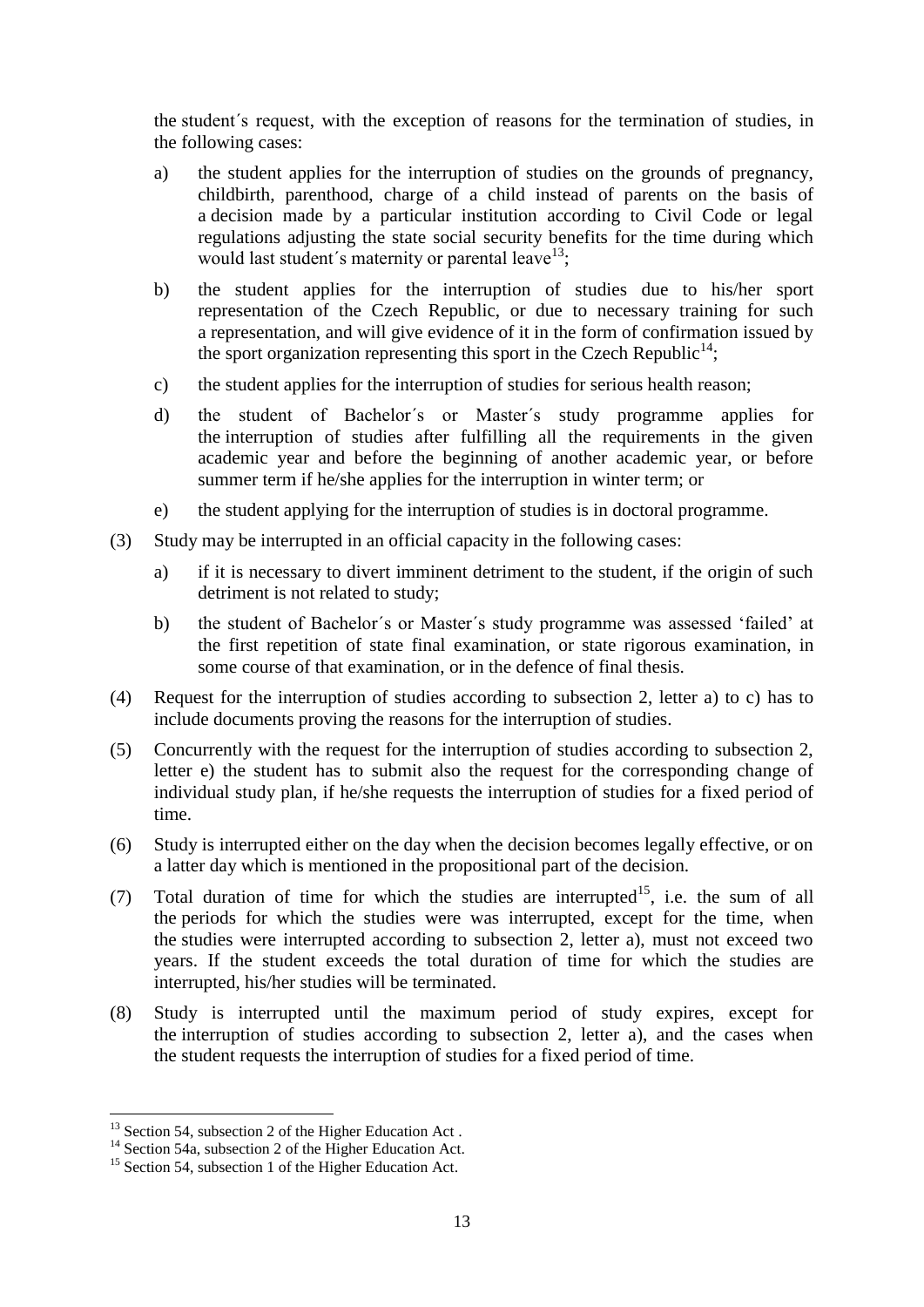- (9) A person ceases to be a student during the interruption of studies. During this period the time for fulfilling the study duties does not start running and the time-limits commenced are suspended.
- (10) The time of interruption of studies according to subsection 2, letter a) is neither included into the total period of interrupted studies, nor into the maximum period of studies.<sup>16</sup>
- (11) The person, whose studies were interrupted, is obliged to inform either the University, or the Faculty, depending on the fact, whether the study programme in which the studies were interrupted is provided by the University or the Faculty, about the facts crucial for the interruption of studies and its duration.
- (12) Interruption of studies is terminated on a person´s written request, usually in such a way which enables the person, after his/her re-enrolment in studies, to study without further changes to the course of studies. The interruption of studies is terminated either on the day when the decision becomes legally effective, or on a latter day which is mentioned in the propositional part of the decision.
- (13) Interruption of studies according to subsection 2, letter a) to c) is terminated, if reasons for the interruption of studies cease to exist.
- (14) Terminated interruption of studies creates the right for a person to re-enrol in studies<sup>17</sup>.
- (15) After re-enrolment in studies the student´s assignment into an academic year will be decided either by the Dean or the Rector, depending on the fact, whether the study programme is provided by the University or the Faculty. In the case the student´s study plan was substantially changed during the interruption of studies, then either the Dean or the Rector decides either on
	- a) the student´s individual study plan in which the study duties to be fulfilled and the deadlines to be met are stated in compliance with the study programme; or
	- b) the student´s obligation to pass equivalency examination by certain deadline.
- (16) Specificities of the interruption of studies in the case of students as military professionals<sup>18</sup> are determined in Article 33 of these Regulations.

# **Article 15 Re-enrolment in Studies**

- (1) By re-enrolment in studies the person, whose studies were interrupted, expresses his/her interest in further studies within a study programme.
- (2) The person, whose studies were interrupted, is obliged to re-enrol in studies no later than on the fifth workday after the interruption of studies was terminated.
- (3) The person whose studies have been interrupted becomes a University of Defence student on the day of re-enrolment in studies.<sup>19</sup>
- (4) During re-enrolment in studies it is proceeded in compliance with Article 11 of these Regulations accordingly.

 $\overline{\phantom{a}}$  $16$  Section 54, subsection 3 of the Higher Education Act.

<sup>&</sup>lt;sup>17</sup> The second sentence of section 54, subsection 4 of the Higher Education Act.

<sup>&</sup>lt;sup>18</sup> Act 221/1999 Col. on Professional Soldiers, as subsequently amended.

<sup>&</sup>lt;sup>19</sup> Section 61, subsection 1 of the Higher Education Act.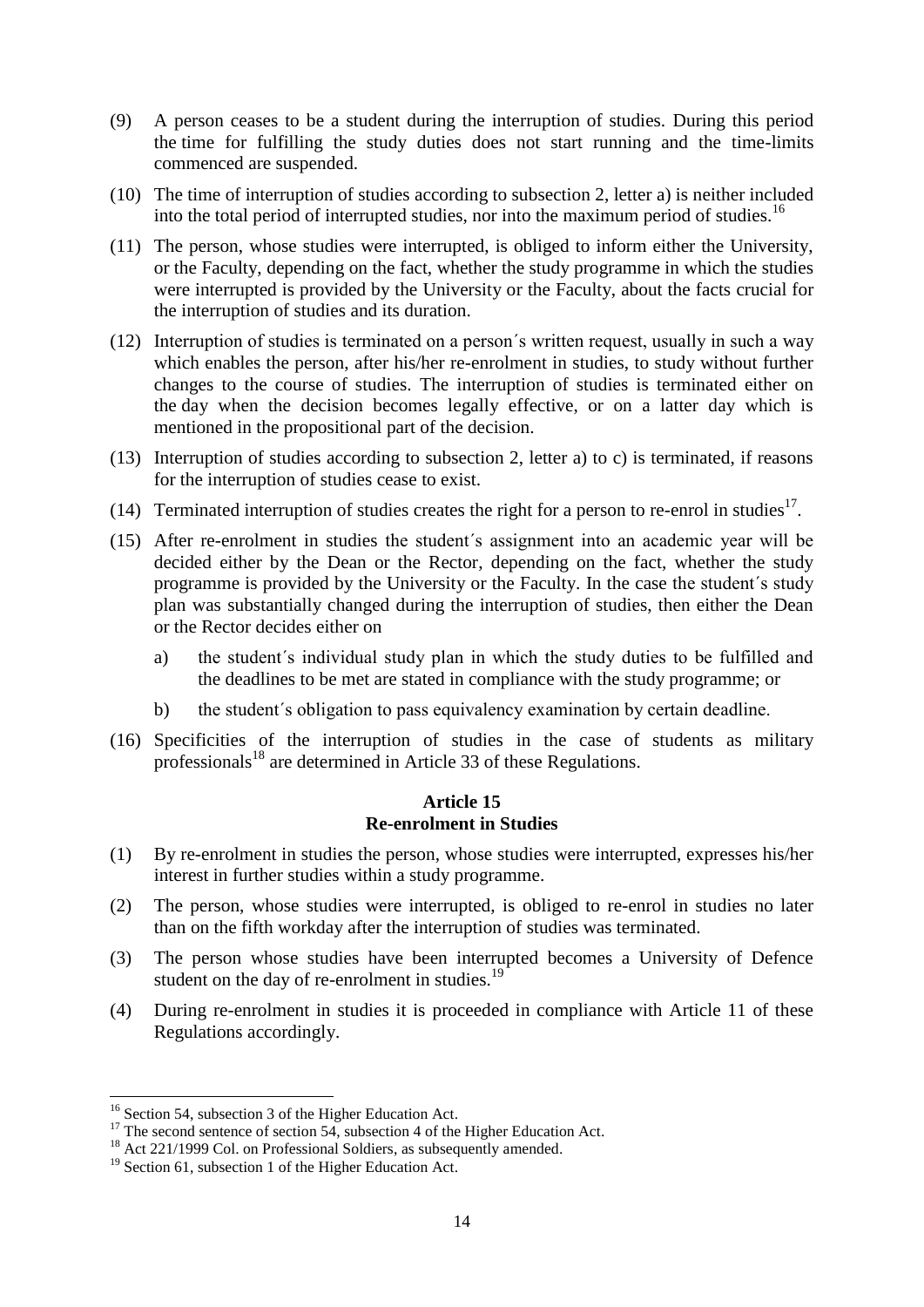# **Article 16 Repetition of Academic Year**

- (1) If the student of Bachelor´s or Master´s study programme applies for a repetition of academic year, then the Dean, if the study programme is provided by the Faculty, or the Rector, if the study programme is provided by the University, may approve such a request after assessing student´s previous study results and the reasons mentioned in the application.
- (2) When the repetition of academic year is approved, then the Dean, if the study programme is provided by the Faculty, or the Rector, if the study programme is provided by the University, may recognize, upon student´s request, the student´s previous results of completed credits, graded credits and examinations; only those graded credits and examinations with the grade at least 'very good' may be recognized.
- (3) Repetition of academic year may be approved twice at maximum in the course of study; the second repetition of the same academic year is not permitted.
- (4) Specificities of the repetition of academic year in the case of students as military professionals are determined in Article 33 of these Regulations.

# **Article 17 Student ID, Academic Records**

- (1) Student ID is issued by the University.
- (2) Academic records are considered to be the records from the University electronic information system officially confirmed either by the University or the Faculty, depending on the fact, whether academic records are of the study programme provided by the University or the Faculty.

# **CHAPTER FOUR VERIFICATION OF STUDY ACHIEVEMENTS**

# **Article 18**

#### **Forms of Verification of Study Achievements**

- (1) Study in every study programme includes also the verification of study achievements (hereinafter 'verification of study achievements'). Study achievements are verified both in the course of study within a partial unit of study and also at the end of study.
- (2) Verification of study achievements in a course of study is carried out through the verification of study achievements in a course, regular assessment of fulfilment of individual study plan, or through an equivalency examination if it was determined by the decision of the Rector or the Dean. Verification of study achievements in a course is carried out in the form of credits, graded credits, examinations, or the combination of credits and examinations. In the case of verification of study achievements in a course which is divided by the study plan in more terms, the verification of study achievements may be determined by the study plan to be carried out by one of the abovementioned forms every term.
- (3) Study achievements are verified at the end of study in the following way: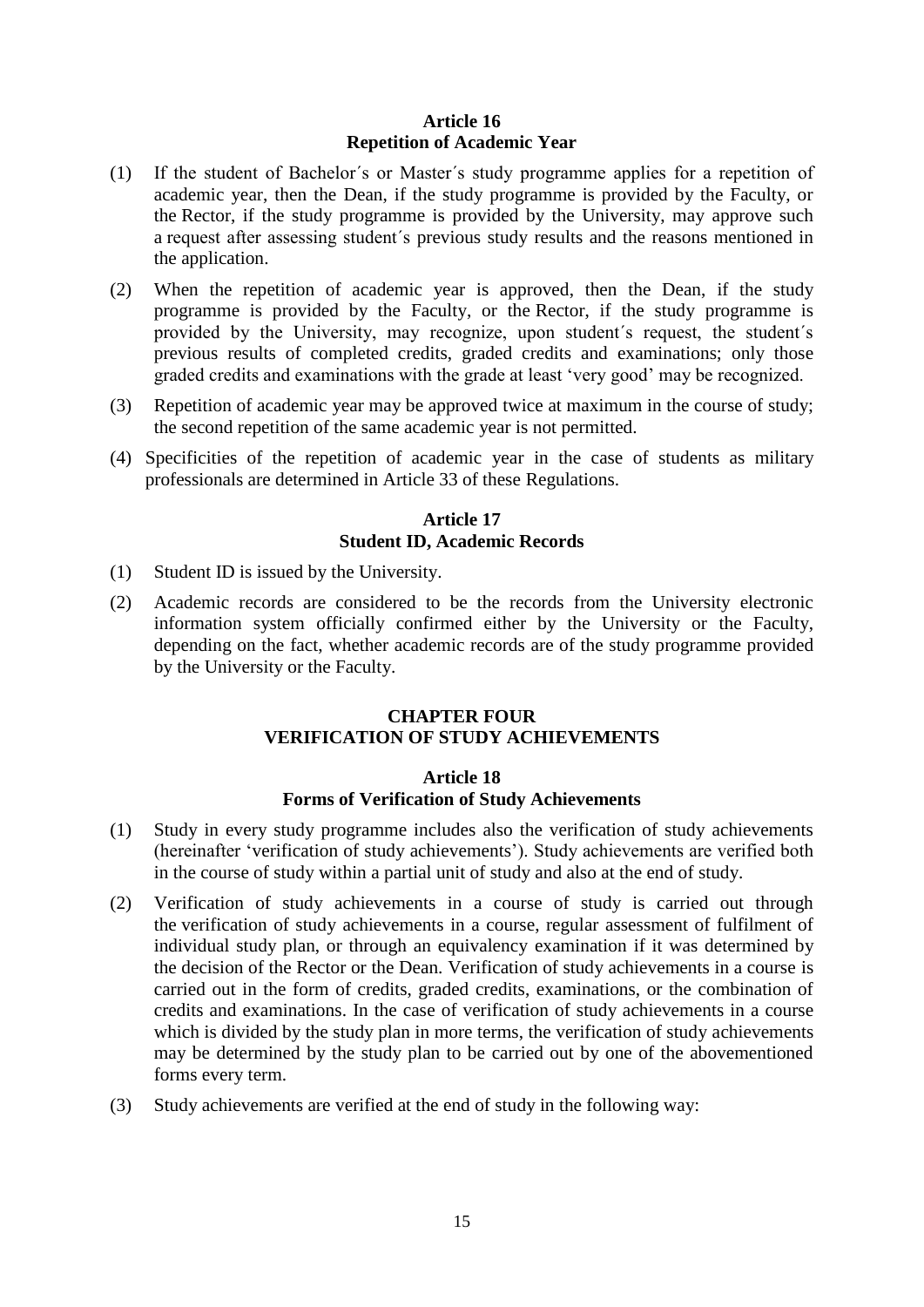- a) in Bachelor´s study programmes there is a final state examination, part of which is usually the Bachelor's thesis defence<sup>20</sup>;
- b) in Master´s study programmes there is a final state examination, part of which is usually the Master's thesis defence, or a state rigorous examination<sup>21</sup>;
- c) in doctoral study programmes there is a state doctoral examination and a public defence of dissertation thesis $^{22}$ .

#### **Article 19 Credit**

- (1) Credit verifies knowledge, skills and general competence gained in a course during one term.
- (2) Credit may be in a form of separate verification of study achievements, or it may be a prerequisite to be obtained prior to the examination in a given course.
- (3) Study requirements for gaining the credit in the term are set by a teacher in the first lesson of the course in which study achievements are to be verified.
- (4) Should the student fail to fulfil the requirements of a course credit he/she may make use of two alternate dates. Teacher may announce an alternative fulfilment of credit requirements for the students of Bachelor´s and Master´s study programmes who failed to fulfil the requirements for gaining the credit before the beginning of examination period.
- (5) The fulfilment of requirements and the level of knowledge, skills and general competence are assessed as either 'credited' or 'not credited'.

# **Article 20 Graded Credit**

- (1) Graded credit verifies student´s knowledge, skills and general competence gained in a course during one term.
- (2) Graded credit may be in a form of separate verification of study achievements in a given course.
- (3) Study requirements for gaining the graded credit in the term are set by a teacher in the first lesson of the course in which study achievements are to be verified.
- (4) Verification of study achievements within graded credit may be carried out in the form of oral, written, and practical verification, or their combination. In the case of the above mentioned forms of verification Article 21, paragraph 5 and 6, and Article 22 are applied adequately.
- (5) Examiner decides on the way and form of verification of study achievements within graded credit.
- (6) Oral verification of study achievements in one course must not exceed one hour in the case of graded credit of one student. The verification of study achievements has to begin and end on the same day except for the combined form of verification, which can

l

 $20$  Section 45, subsection 3 of the Higher Education Act.

<sup>&</sup>lt;sup>21</sup> Section 46, subsection 3 of the Higher Education Act.

 $22$  Section 47, subsection 4 of the Higher Education Act.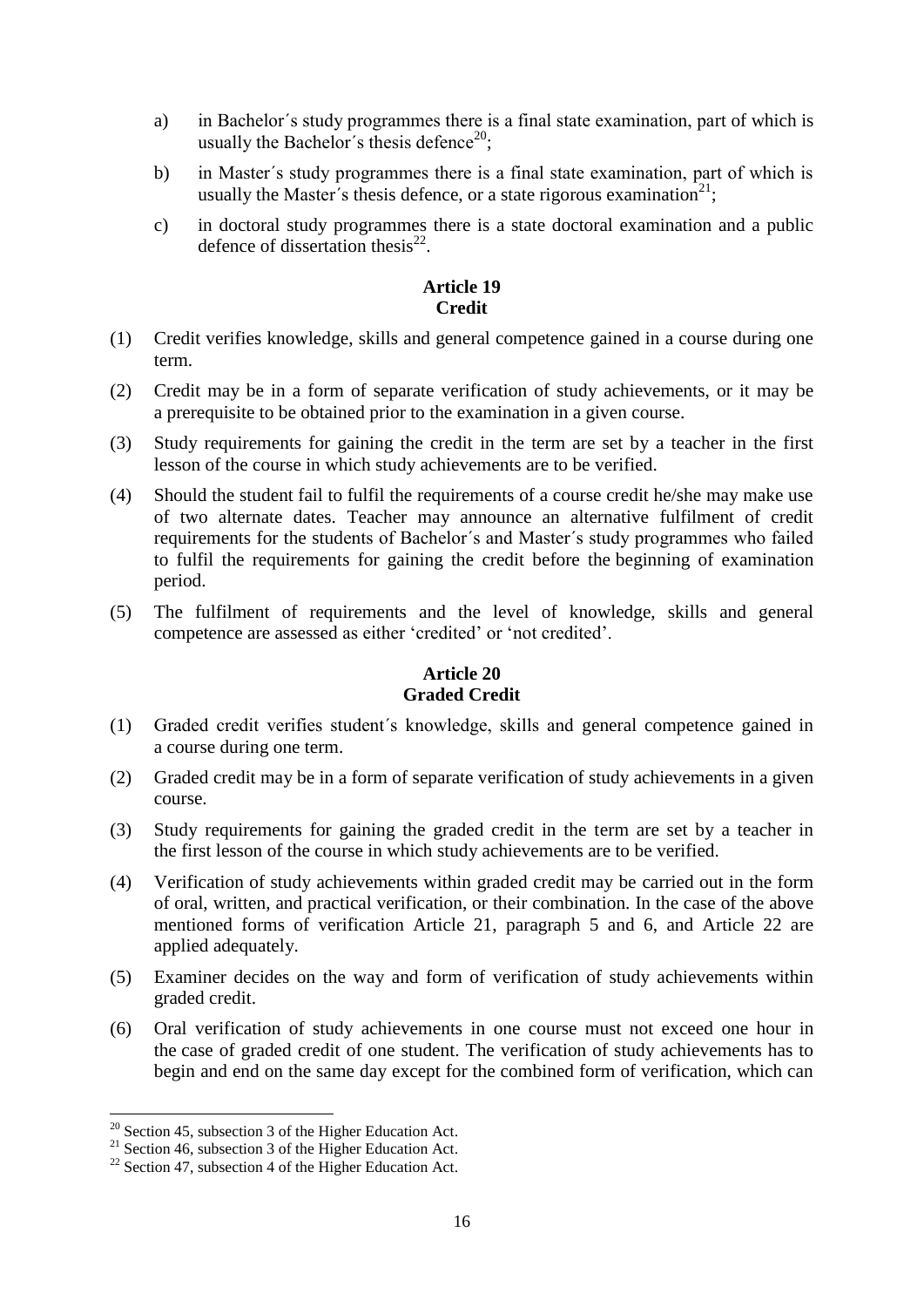be carried out during two consecutive days. During oral verification of study achievements the examiner usually determines appropriate time for preparation.

- (7) In the case of classification in the form of graded credit the provisions of Article 21, paragraph 7 and 8, letter a) and b), and paragraph 9 are applied adequately.
- (8) The student has the right not to accept the results of graded credit except the grade 'failed'. In such a case he/she is assessed by the grade 'failed'.
- (9) Following a request lodged either by the student or the examiner, the Dean, if the study programme is provided by the Faculty, or the Rector, if the study programme is provided by the University, can decide on repeating the verification of study achievements in the form of graded credit at a different examiner or before a threemember committee. The Dean appoints a chairperson and other members of the committee. The repeated verification of study achievements in the form of graded credit may be carried out before the committee with a majority of the members present, including the chairperson. Decision may be taken in the case a majority of the members of the committee agree in a ballot on the assessment within the graded credit.
- (10) The student can take the graded credit in a course as follows:
	- a) three times at maximum, i.e. he/she has the right to two repetitions, in the case of the Bachelor´s or Master´s study programme; and
	- b) twice, i.e. he/she has the right to one repetition, in the case of the doctoral study programme.

#### **Article 21 Examination**

- (1) Examination verifies student´s knowledge, skills and general competence gained in a course and his/her ability to creatively apply gained theoretical knowledge in the evaluation of practical phenomena
- (2) If both course credit and examination are set in a study plan of study programme then the student is not allowed to take the examination before gaining the credit.
- (3) An examination may be oral, written, practical, or the combination of the abovementioned forms.
- (4) Examiner decides on the format of the examination, as well as on the course attendance requirements, and makes students acquainted with the form and extent of the examination at the beginning of the term in which particular course starts.
- (5) Examiner elaborates examination questions for every examination. The number of questions for oral examination has to be higher than the number of students registered on the date of examination. The questions are usually drawn by the student.
- (6) The oral examination of one student in one course must not exceed 1 hour; written, practical and combined examination of one student must not exceed 2 hours. The examination has to start and end in one day, except for the combined examination, which can be held in two consecutive days. The examiner usually determines appropriate time for preparation during oral examination.
- (7) The fulfilment of requirements and the level of knowledge, skills and general competence, which may include student´s attitude to studies, are assessed as follows:
	- a) in doctoral study programmes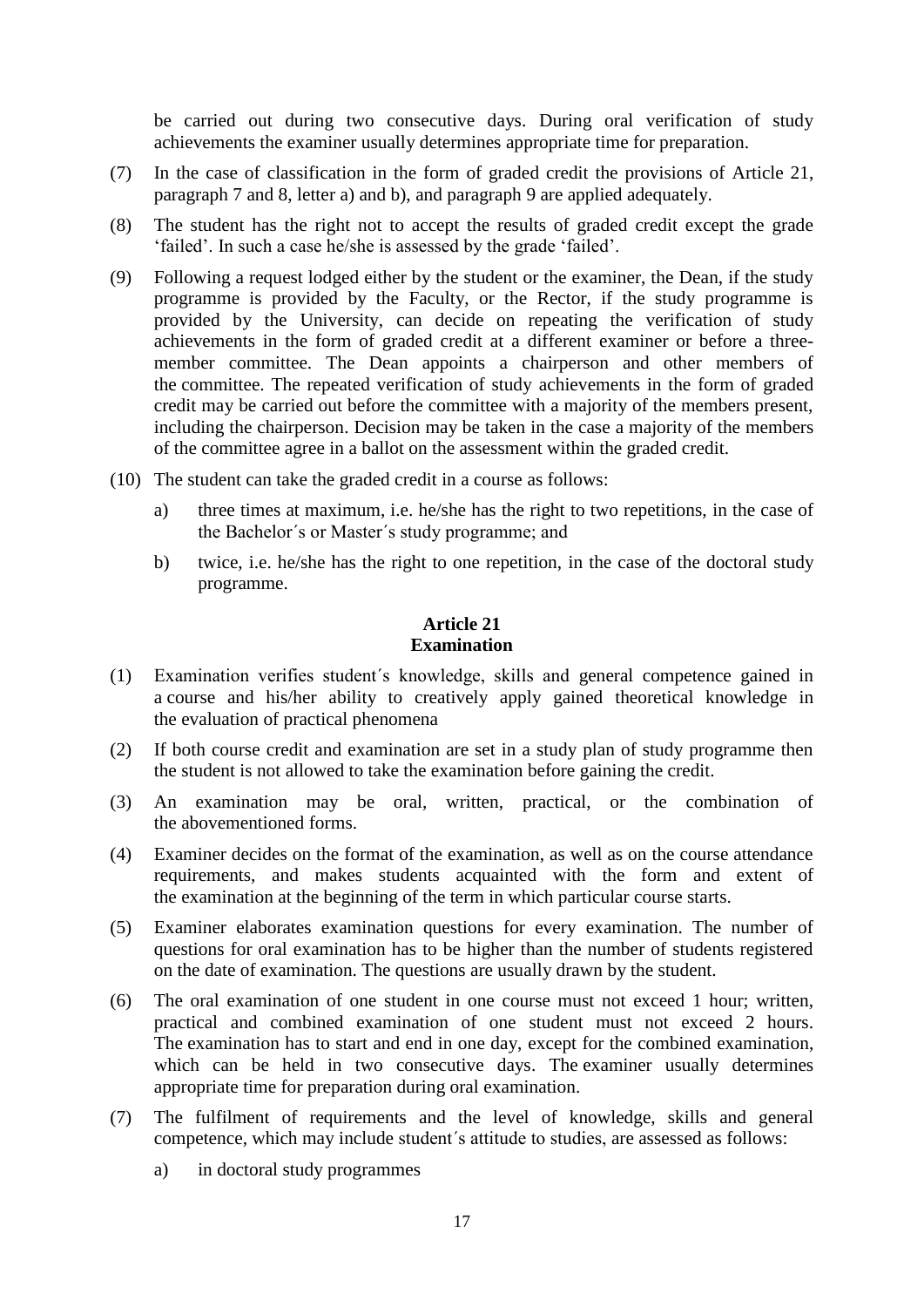| Grade     | Value   |
|-----------|---------|
| Excellent | $1.0\,$ |
| Very good | 2.0     |
| Good      | 3,0     |
| Failed    |         |

b) in Bachelor´s and Master´s study programmes:

| Grade        | Value | Designation (ICTS) | Point rating<br>(%) |
|--------------|-------|--------------------|---------------------|
| Excellent    | 1.0   |                    | $90 - 100$          |
| Very good    |       | Б                  | $80 - 89$           |
| Good         | 2,0   |                    | $70 - 79$           |
| Satisfactory | 2,5   |                    | $60 - 69$           |
| Sufficient   | 3,0   | E                  | $50 - 59$           |
| Failed       | 4,0   |                    | – 49                |

- (8) The student is assigned a grade of 'failed' in the following cases:
	- a) if he/she is absent on the registered or set date and there are no reasons worth special consideration for this student's action with apology made in advance and in a written form. The grounds that might justify special consideration are to be submitted in relevant documents by the student;
	- b) if he/she is absent on the registered or set date and provides the examiner with an excuse no later than on the day following the designated date, but the excuse is not accepted; or
	- c) if he/she could not take an examination, because he/she did not fulfil credit requirements in the given course.
- (9) The Dean, if the study programme is provided by the Faculty, or the Rector, if the study programme is provided by the University, decides whether there are grounds for special consideration in accordance with paragraph 8, letter a) above, and on the student´s objection to the examiner´s refusal of his/her excuse within the meaning of paragraph 8, letter b).
- (10) The student has the right not to accept the results of examination except the grade 'failed'. In such a case he/she is assessed by the grade 'failed'.
- (11) Following a request lodged either by the student or the examiner, the Dean, if the study programme is provided by the Faculty, or the Rector, if the study programme is provided by the University, can decide on repeating the examination at a different examiner or before a three-member committee. The Dean appoints the chairperson and other members of the committee. The repeated examination may be carried out before the committee with a majority of the members present, including the chairperson. Decision may be taken in the case a majority of the members of the committee agree in a ballot on the assessment within the examination.
- (11) The student can take the examination in a course as follows:
	- c) three times at maximum, i.e. he/she has the right to two repetitions, in the case of the Bachelor´s or Master´s study programme; and
	- d) twice, i.e. he/she has the right to one repetition, in the case of the doctoral study programme.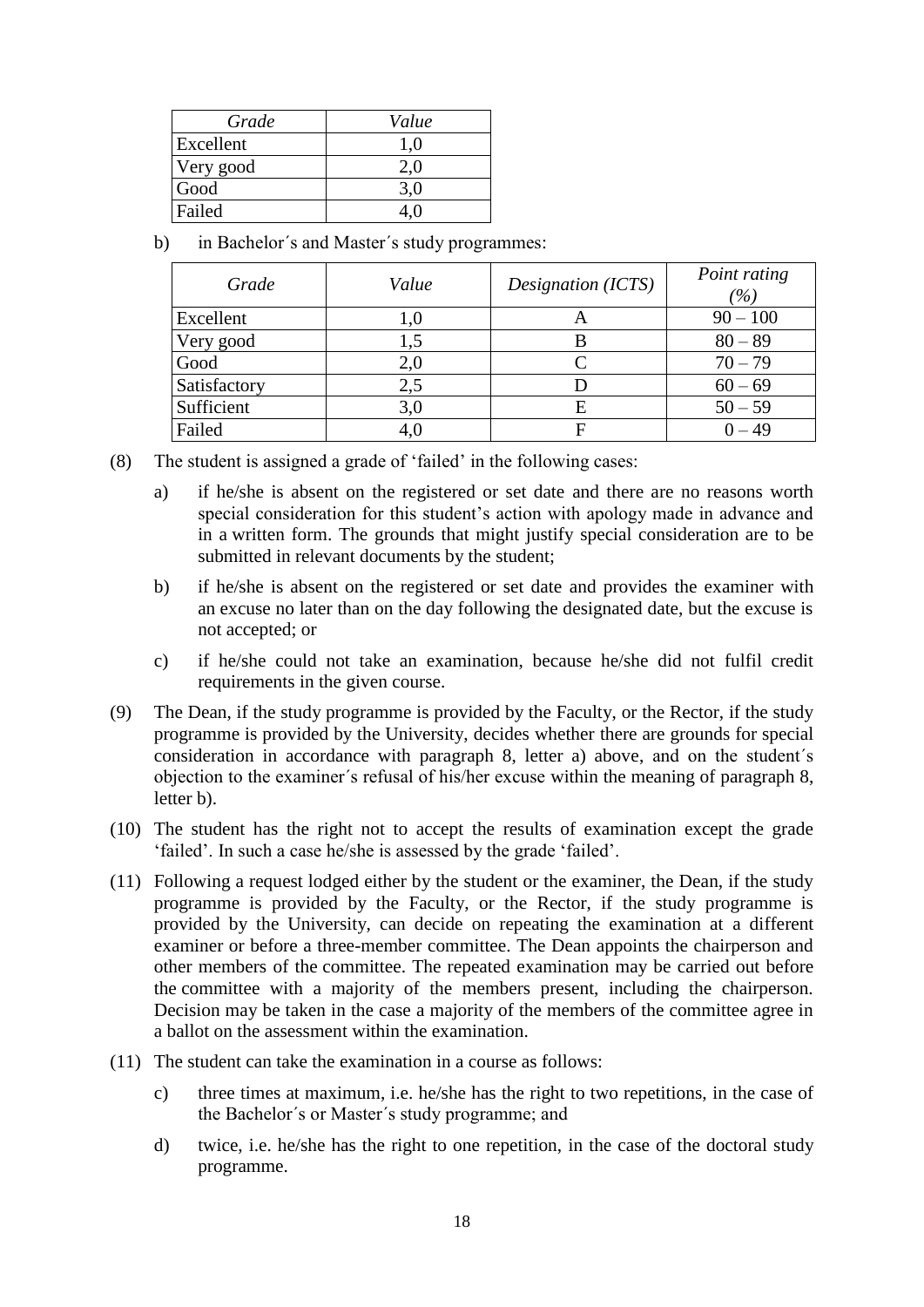(12) Extra alternate date is not permitted. The number of dates designated for examinations in Bachelor´s and Master´s study programmes has to be adequate for the number of students and must not be lower than three; at least two dates in the examination period have to be announced at least one week prior to the beginning of that period.

# **Article 22 Examination Application**

- (1) Examination dates are announced in the University electronic information system. Examiner announces the examination dates in a suitable time interval throughout the whole examination period; the examiner is entitled to limit the number of applications for a particular examination date.
- (2) The student may raise an objection about an insufficient number of announced examination dates and their unsuitable time intervals in the examination period to the Dean, if the study programme is provided by the Faculty, or the Rector, if the study programme is provided by the University. The Dean, if the study programme is provided by the Faculty, or the Rector, if the study programme is provided by the University, decides, in the case of legitimate objection, on the designation of further examination dates.
- (3) The student enrols for a selected examination date through the University electronic information system.
- (4) The student enrols for the examination on a date announced for the examination in a given course. He/she can enrol for the examination no later than one day prior to the examination and cancel his/her enrolment no later than three days prior to the examination.
- (5) The student is obliged to enrol in examination on an available date offered for a given course examination in an examination period of the term for which the study requirement has been determined by the study plan. If the student does not enrol in examination according to the sentence one, he/she is classified as 'failed' by his/her examiner.
- (6) Examiner may allow the student, upon his/her request, to take examination on a date preceding the examination period.

# **Article 23 Study Assessment in Doctoral Programme**

- (1) Fulfilment of individual study plan is subject to a regular evaluation, the interval of which must not exceed one year. The evaluation with appropriate justification is presented by a supervisor to a doctoral board for further discussion. The doctoral board opinion accompanied by individual opinion of the study programme guarantor is submitted for approval to the Dean, if the study programme is provided by the Faculty, or the Rector, if the study programme is provided by the University. The evaluation is concluded with the statement that the student:
	- a) fulfilled the individual study plan;
	- b) did not fulfil some requirements of the individual study plan;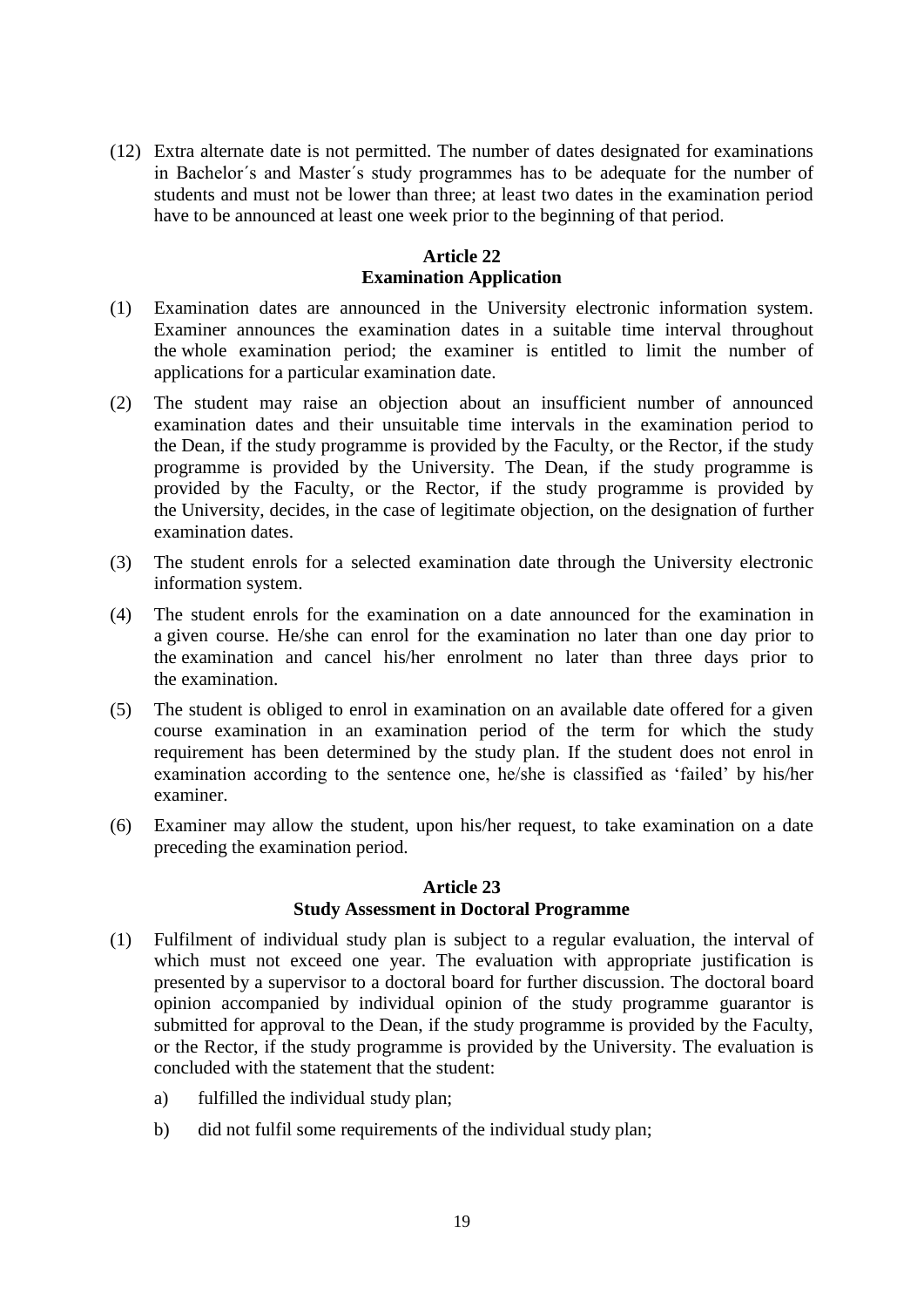- c) did not fulfil requirements of the individual study plan; in such a case the student did not fulfil the requirement set by these Regulations and his/her study will be terminated.
- (2) If the student fulfils the individual study plan incompletely for the reasons worth of special consideration and without his/her fault, the individual study plan is considered to be fulfilled. In the case serious reasons not being student´s fault prevented the student from the fulfilment of the individual study plan requirements, he/she cannot be evaluated according to the paragraph 1, letter c) of this article.

# **Article 24 Final Thesis**

- (1) The student is entitled to propose the topic of his/her Bachelor´s, Master´s or doctoral thesis<sup>23</sup> (hereinafter 'final thesis'); In the case the student does not propose the topic of the final thesis, he/she is obliged to choose a topic of the final thesis proposed by the Dean, if the study programme is provided by the Faculty, or the Rector, if the study programme is provided by the University. The topic proposed or chosen by the student is approved by the Dean, if the study programme is provided by the Faculty, or the Rector, if the study programme is provided by the University.
- (2) Procedure for the proposal, selection and approval of the final thesis topic is determined by the Rector in his/her provisions; the deadlines for the student´s proposal of the final thesis topic, the deadlines for the University/Faculty announcement of the final thesis topics, and the deadlines for the topic approval are set by the Dean, if the study programme is provided by the Faculty, or the Rector, if the study programme is provided by the University, in his/her provisions.
- (3) The final thesis has to be elaborated in compliance with the relevant requirements for final theses set in Annex 2 of these Regulations. The format of final thesis has to comply with the standards determined by the Rector in his/her provisions.
- (4) Prior to the final thesis defence the evaluation of final thesis in the form of reviewer´s report, or reviewers´ reports, is organized either by the University, or the Faculty, providing the study programme.
- (5) Text of the submitted final thesis is subject to comparison with the texts of the final theses archived in the University or inter-university database of final theses and the texts of other publications. The outcomes of such comparison are always disclosed to the student, the final thesis supervisor, the reviewers and the committee members for the respective part of state final examination. The outcomes of comparison are disclosed also to a supervisor in the case of doctoral study programme.
- (6) If the final thesis does not comply with the relevant requirements, it is classified as 'failed'. Failure to comply with the formal requirements has an impact on the grade of the assessed final thesis.
- (7) Details concerning the insertion of final theses into the database of final theses, the number of reviewers for individual types of final theses, the way of elaborating the reviewers´ assessments and the comparison of texts are determined by the Rector in his/her provisions.

 $\overline{\phantom{a}}$  $^{23}$  Section 62, subsection 1, letter f) of the Higher Education Act.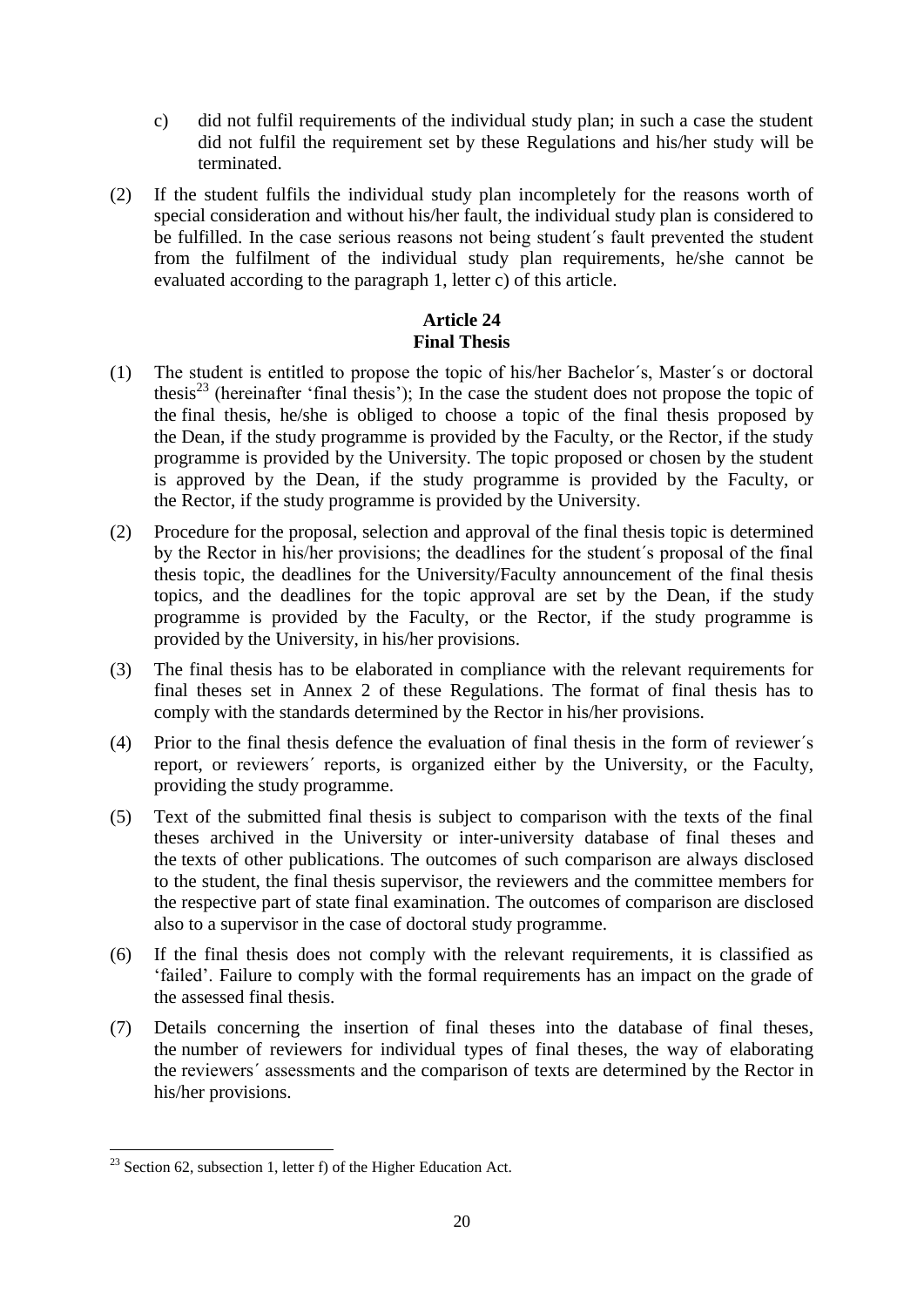#### **Article 25**

# **State Final Examination and Defence of the Final Thesis**

- (1) State final examination, state rigorous examination, state doctoral examination (hereinafter 'state final examination') verify:
	- a) the student's knowledge, skills and general competence obtained by studying the degree programme, and his/her ability to creatively apply gained theoretical knowledge in the evaluation of practical phenomena in the case of Bachelor's and Master's study programmes; and
	- b) the student's abilities and readiness to work independently in the field of research or development $^{24}$  in the case of doctoral study programmes.
- (2) The state final examination may consist of several parts. The individual parts and their contents are specified in relevant study plans, and:
	- a) for Bachelor's study programmes the state final examination consists of examinations in the courses specified in the study plan and of the defence of the Bachelor's thesis;
	- b) for Master's degree programmes in the field of general and dental medicine the state final examination consists of examinations in the courses specified in the study plan;
	- c) for Master's degree programmes of other fields the state final examination consists of examinations in the courses specified in the study plan and of the defence of the final thesis; and
	- d) for doctoral study programmes the state final examination consists of examinations in the courses specified in the study plan.
- (3) The state final examination and defence of the final thesis may be taken by a student who:
	- a) has enrolled for the state final examination in the case of Bachelor's and Master's study programmes; or
	- b) has filed an application for the state doctoral examination or an application for the defence of the doctoral thesis in the case of doctoral study programme.
- (4) The Dean, if the study programme is provided by the Faculty, or the Rector, if the study programme is provided by the University, will refuse the application for the state final examination or the request for taking the state doctoral examination or the request for the thesis defence if the student has not gained all credits and graded credits, and if he/she has not passed the examinations specified for the given study programme in the study plan or individual study plan, or if he/she has not fulfilled other study duties as stated in these Regulations.
- (5) If the defence of the final thesis is a part of the state final examination, the Dean, if the study programme is provided by the Faculty, or the Rector, if the study programme is provided by the University, will refuse the application for the state final examination if the student has not submitted his/her final thesis.

 $\overline{\phantom{a}}$  $24$  Section 47, subsection 4 of the Higher Education Act.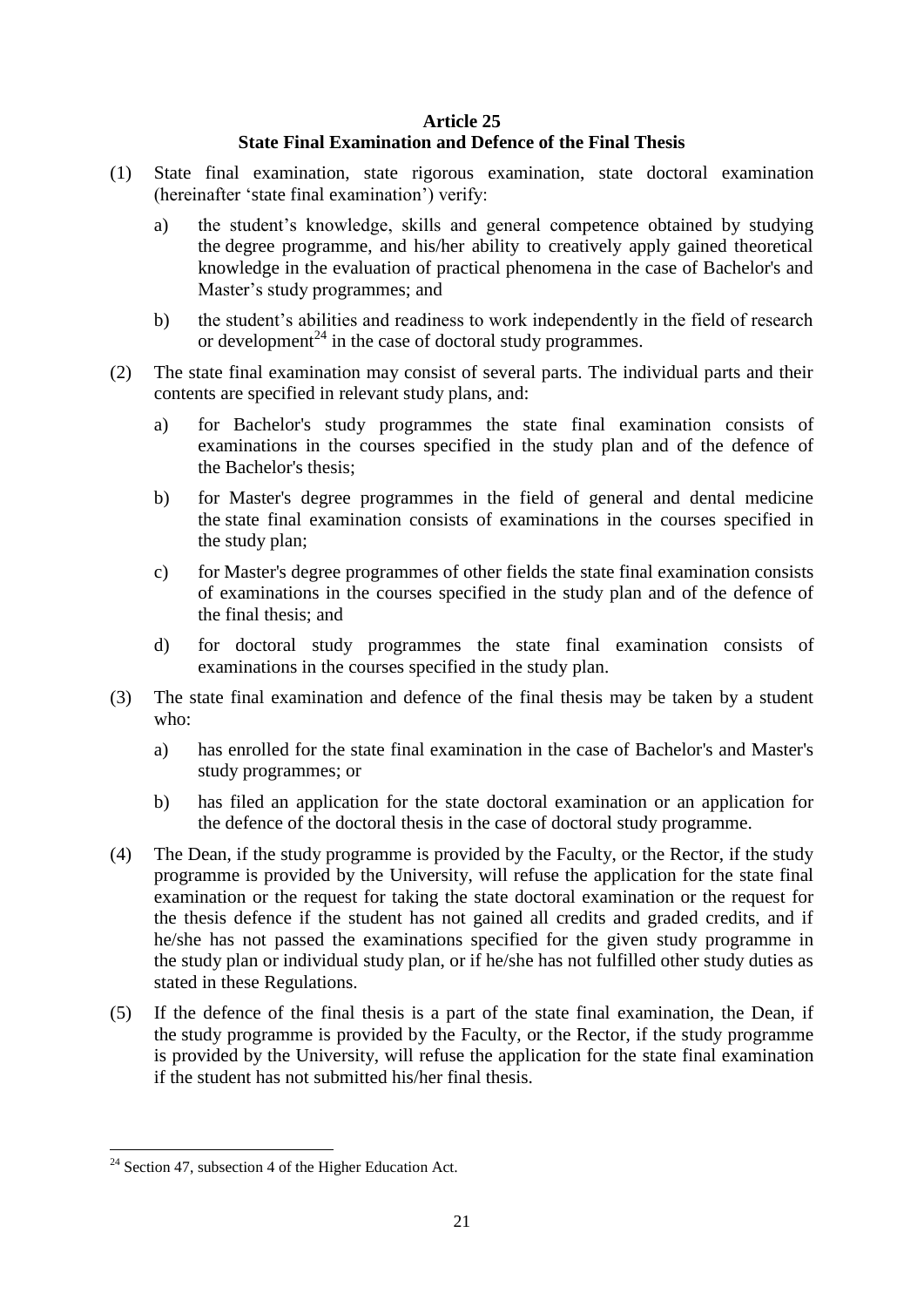- (6) The state final examination and defence of the final thesis are held before the relevant examination committee which consists of five members at least. The chairperson and other members of the examination committee are appointed by the Dean based on a proposal from the relevant guarantor of the study programme or the doctoral board if the study programme is provided by the Faculty; or by the Rector if the study programme is provided by the University. The members of the examination committee may be professors and associate professors, or acknowledged experts from scientific or other workplaces approved by the relevant scientific board; the chairperson of the examination committee must be a professor or an associate professor. A supervisor or a supervisor-specialist is not allowed to become a member of the examination committee for the thesis defence.
- (7) The organizational and administrative matters connected with the activity of the examination committee are performed by the secretary of the examination committee appointed by the Dean, if the study programme is provided by the Faculty, or by the Rector, if the study programme is provided by the University. A member of the examination committee or someone else may be appointed as secretary. If the appointed secretary is someone else, he/she is not a member of the examination committee.
- (8) The state final examination does not have to take place in one day; in such a case, the Dean, if the study programme is provided by the Faculty, or the Rector, if the study programme is provided by the University, may appoint different examination committees for the individual parts of the examination.
- (9) The date, time and place:
	- a) of holding the state final examinations, with the exception of the State Doctoral Examination, and the method of registration for the state final examination is set by the Dean, if the study programme is provided by the Faculty, or by the Rector, if the study programme is provided by the University; he/she must publish this information in an appropriate manner sufficiently in advance,
	- b) of holding the state doctoral examination and defence of the dissertation Thesis and the language in which the dissertation is to be defended is set by the Dean, if the study programme is provided by the Faculty, or by the Rector, if the study programme is provided by the University, within two months after submitting the application, in order that the state doctoral examination and the defence of the dissertation Thesis are held no later than three months after submitting the application. The decision on the facts mentioned in the first sentence is delivered to the student, members of the examination committee and to the employees and legal entities who may be interested in the matter under examination at least 14 days before the event. The supervisor and supervisorspecialist will be informed on the contents of the decision.
- (10) The state final examination and defence of the final thesis are open to public. If classified information is subject to the state final examination or defence of the final thesis, only the persons who meet the requirements of a special legal regulation<sup>25</sup> may be appointed members of the examination committee and may be present at the state final examination and Defence of the final thesis.

 $\overline{a}$  $25$  Act No. 412/2005 Coll. on Protection of Classified Information and Security Capacity, as subsequently amended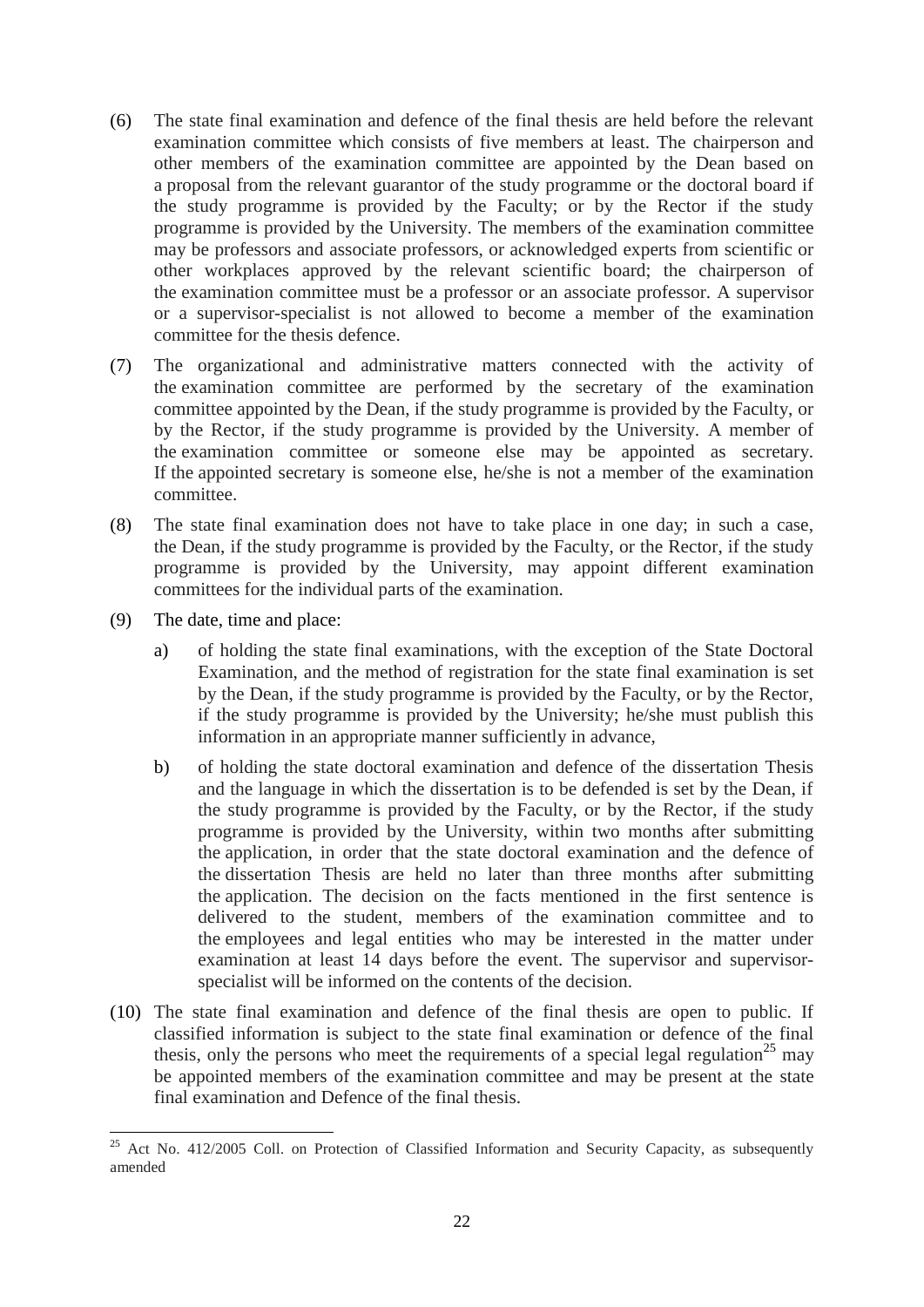- (11) The course of the state final examination and defence of the final thesis is managed by a chairperson who is also responsible for the Examination Committee's actions. The state final examination and defence of the final thesis must be held in the presence of at least two-third majority of all members of the examination committee including the chairperson of the examination committee. The examination committee decides on the evaluation of the outcome of the state final examination and defence of the dissertation thesis, as well as on the subjects of the state final examination and the defence of the Bachelor's or Master's thesis by voting in a closed session, and the decision must be adopted by more than a half of all members of the examination committee. The decision of the examination committee on the evaluation of the state final examination, or a part of it, and on the defence of the final thesis is publicly announced by the chairperson of the examination committee on the day of the state final examination, or its final part, or the defence of the final thesis.
- (12) The Examination Committee keeps a record of the progress and evaluation of the state Final Examination or defence of the final thesis; part of this record is a proposal for issuing a university degree certificate and awarding an academic title. A record of the progress and assessment of the state final examination or defence of the final thesis is submitted by the chairperson of the examination committee after the state final examination or defence of the dissertation thesis to the Dean, if the study programme is provided by the Faculty, or the Rector, if the study programme is provided by the University.
- (13) The overall result of the state final examination, with the exception of the state doctoral examination, as well as the subjects of the state final examination and the defence of the final thesis, with the exception of the dissertation thesis, is assessed by the following grading scale:
	- a) 'excellent' if all subjects of the state final examination and defence of the final thesis have been rated 'excellent'; or one of the subjects has been rated 'very good' and the other grades are 'excellent';
	- b) 'very good' if the subjects of state final examination and defence of the final thesis have been rated 'excellent' or 'very good'; one subject may be rated 'good' and it is not the case referred to in point a); the overall grade point average may be 2.0 at maximum;
	- c) 'good' if the subjects of the state final examination and defence of the final thesis have been rated at least 'good' and there are not cases referred to in points a) and b);
	- d) 'fail' if any of the subjects of the state final examination or defence of the final thesis has been assessed 'fail'.
- (14) Result of the state doctoral examination and defence of the dissertation thesis is assessed by the grades 'pass' and 'fail'.
- (15) In the framework of the state final examination and defence of the final thesis, the student is also assessed as 'fail' or 'unsatisfactory':
	- a) if he/she does not appear and apologize at the state final examination or a part of it or at the defence of the final thesis, for which he/she has registered or enrolled, at the registered or set time and date, and if there are no reasons worth special consideration for this student's action, with apology made in advance and in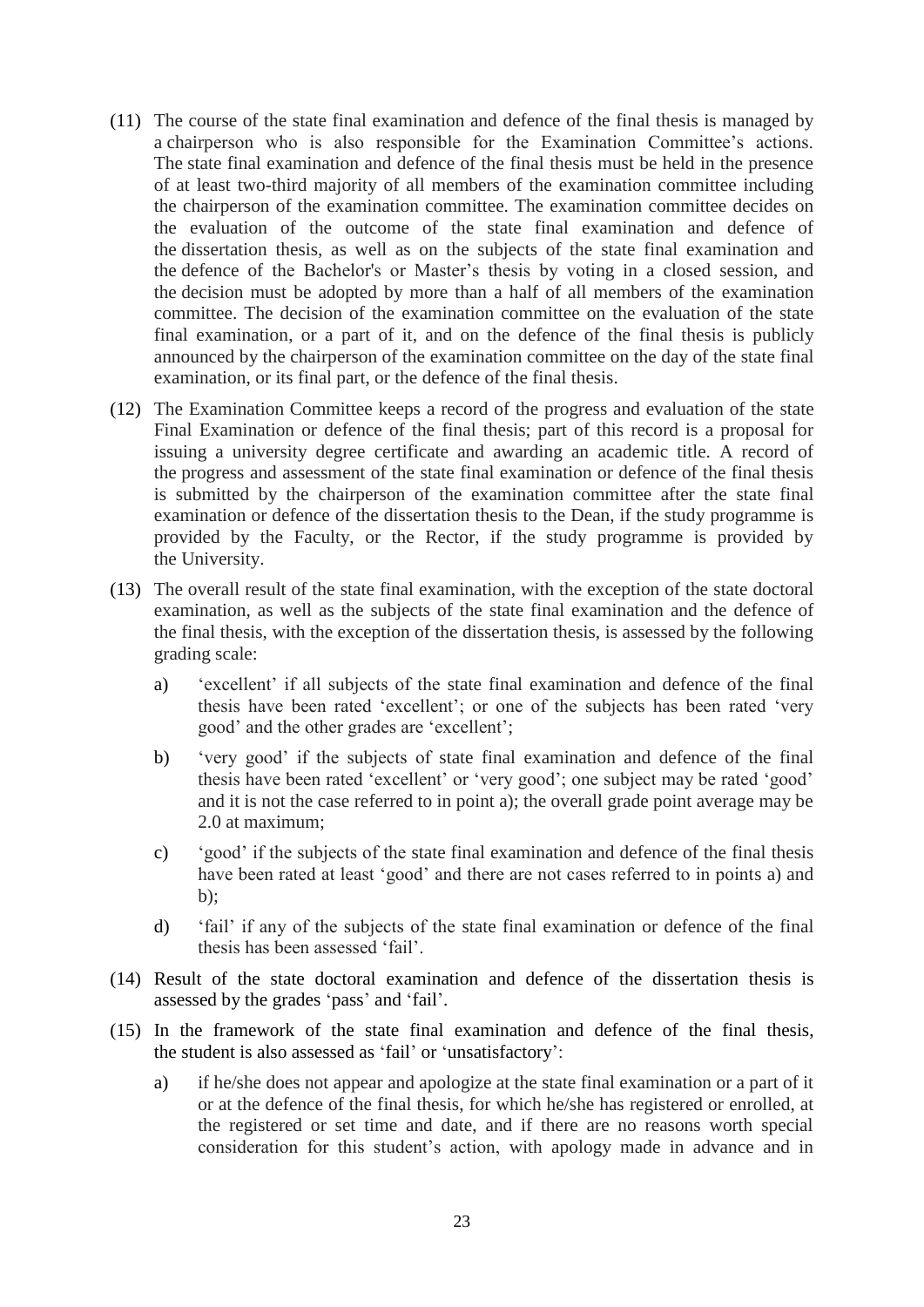a written form. The grounds that might justify special consideration are to be submitted in relevant documents by the student;

- b) if he/she does not appear at the state final examination or a part of it or at the defence of the final thesis, for which he/she has registered or enrolled, at the registered or set time and date, if he apologizes to the chairperson of the examination committee not later than on the day following the date on which the examination was supposed to take place, but this apology has not been accepted;
- c) if the student has withdrawn from a part of the state final examination or from the defence of the final thesis,
- d) if he/she was not allowed to take the state final examination because he/she did not fulfil all study requirements stated in the relevant study plan and these Regulations by the end of the examination period of the last term of his/her study within the given study programme,
- e) if he/she has not enrolled for the state final examination before the end of the last year of his/her study.
- (16) The Dean, if the study programme is provided by the Faculty, or the Rector, if the study programme is provided by the University, decides whether there are grounds for special consideration in accordance with paragraph 15 letter a) above.
- (17) The student is entitled not to accept an assessment of the state final examination which is different from the 'fail' grade. In this case, the student is assessed by the 'fail' grade.
- (18) A student may take:
	- a) the state final examination in the case of a Bachelor's or Master's degree programme three times; that is, he has the right to retake the examination twice, and the student retakes only those parts of the state final examination in which he was graded 'fail', or he/she retakes the defence of the rewritten thesis, if it has been graded 'fail';
	- b) the State Doctoral Examination or Defence of the Dissertation Thesis twice, that is, he/she has the right to retake it once.
- (19) The date and time of the first retake of the state final examination in the case of the Bachelor's or Master's degree programme is set by the Dean, if the study programme is provided by the Faculty, or the Rector, if the study programme is provided by the University, in the period between the 60th and 90th day since the first scheduled date of the state final examination or the last part of it. The second retake of the state final examination takes place at the end of the state final examinations in the following academic year. The Dean, if the study programme is provided by the Faculty, or the Rector, if the study programme is provided by the University, may set a different date and time for the second retake of the state final examination for reasons of special consideration at the student's request.
- (20) Regarding Bachelor's or Master's degree programme, the student who has been rated at the first state final examination in one of the parts of the state final examination or in the defence of the final thesis by the 'fail' grade has to interrupt his/her studies, so that the interruption of the studies ends one month before the deadline set for the second retake of the state final examination. This interruption of studies is not included in the total period of the studies interruption.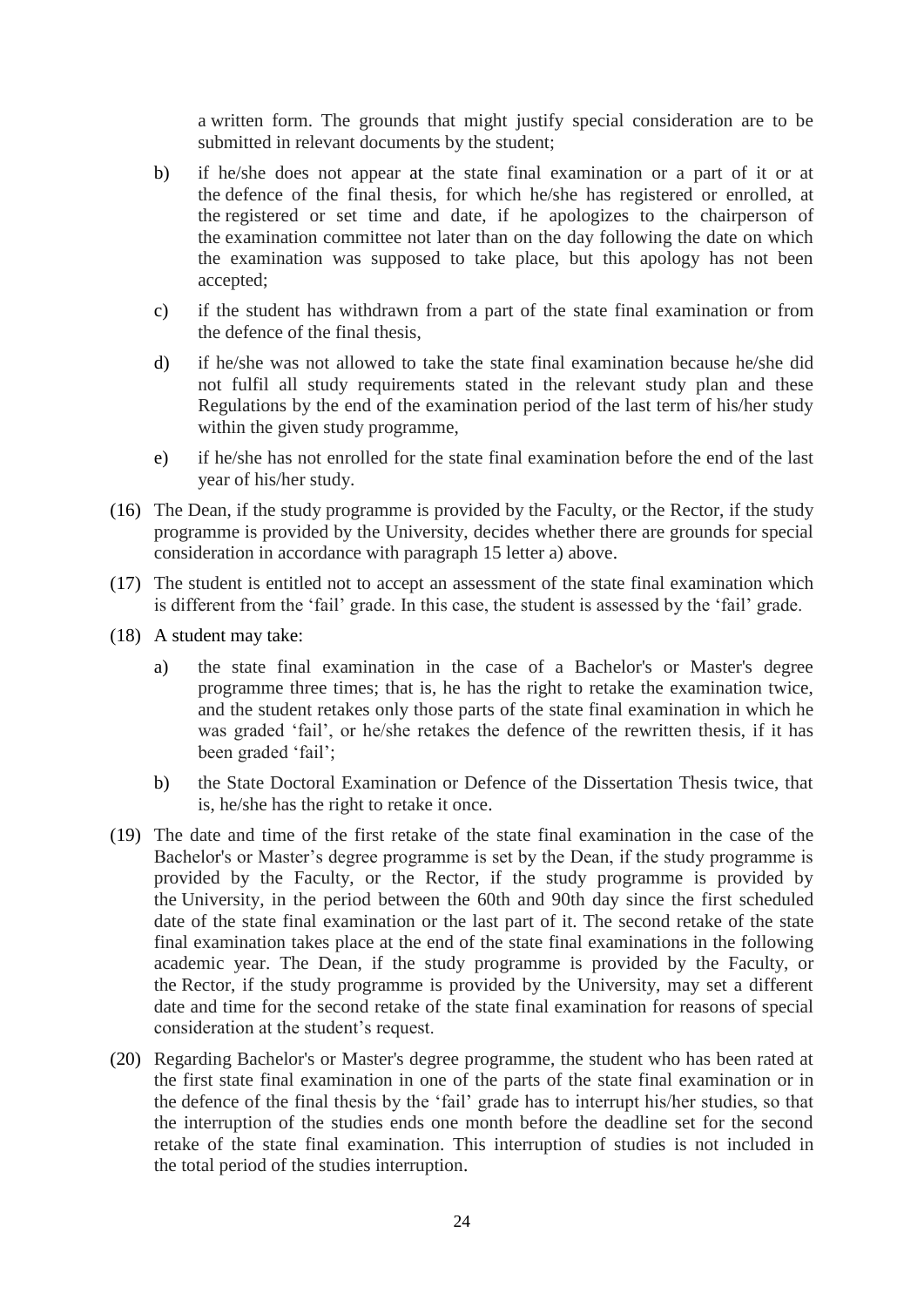- (21) Regarding doctoral study programme, the date and time of the first retake of the state doctoral examination is scheduled by the Dean, if the study programme is provided by the Faculty, or the Rector, if the study programme is provided by the University, upon the proposal of the doctoral board, so that the exam is held not later than six months after the scheduled first date of the state doctoral examination. The decision on the date, time and place of the retake of the state doctoral examination is delivered to the student and the members of the examination committee at least 14 days in advance.
- (22) At an unsuccessful defence of the dissertation thesis, the examination committee sets the conditions under which the defence of the dissertation thesis may be retaken. The examination committee is obliged to set the conditions for the retake not later than one month after the date of the unsuccessful defence of the dissertation thesis. The date, time and place for retaking the defence of the dissertation thesis is set by the Dean, if the study programme is provided by the Faculty, or the Rector, if the study programme is provided by the University, at the proposal of the doctoral board, in order that the defence of the dissertation takes place within eight months since the first date scheduled for the defence of the dissertation. The decision on the date, time and place of the retake is delivered to the student, the members of the examination committee and the employees and legal entities who may be interested in the subject under examination at least 14 days in advance.

#### **Article 26**

# **Recognition of Examinations and Other Study Obligations**

- (1) Verification of the assessment results of a course to one of the forms referred to in Article 18 paragraph 2 in these Regulations may be replaced by the recognition of:
	- a) an examination or other obligation taken in the course of studies within a study programme provided by the University or one of the Faculties at the University;
	- b) examinations or other obligation taken in the course of studies within a study programme provided by another university in the Czech Republic or abroad;
	- c) courses or other integral parts of studies within an accredited educational programme at a higher vocational school<sup>26</sup>; or
	- d) courses or other integral parts of studies completed within the lifelong learning programme<sup>27</sup>.
- (2) The application for the recognition of examinations or other obligations shall be submitted by the student not later than one week since the date of the enrolment to the academic year for which the examination or other obligations are specified by the study plan or an individual study plan. The Dean, if the study programme is provided by the Faculty, or the Rector, if the study programme is provided by the University, decides on the recognition of the examination results, and:
	- a) an examination or other obligation may be recognized if the period of time from the completion of a similar obligation to the date of the application for the recognition has not exceeded five years,
	- b) the graded credits and examinations can only be recognized if they were assessed as 'very good' at least.

 $\overline{a}$  $^{26}$  Section 68, subsection1, letter d) of the Higher Education Act.

 $27$  Second sentence of Section 60, subsection 2 of the Higher Education Act.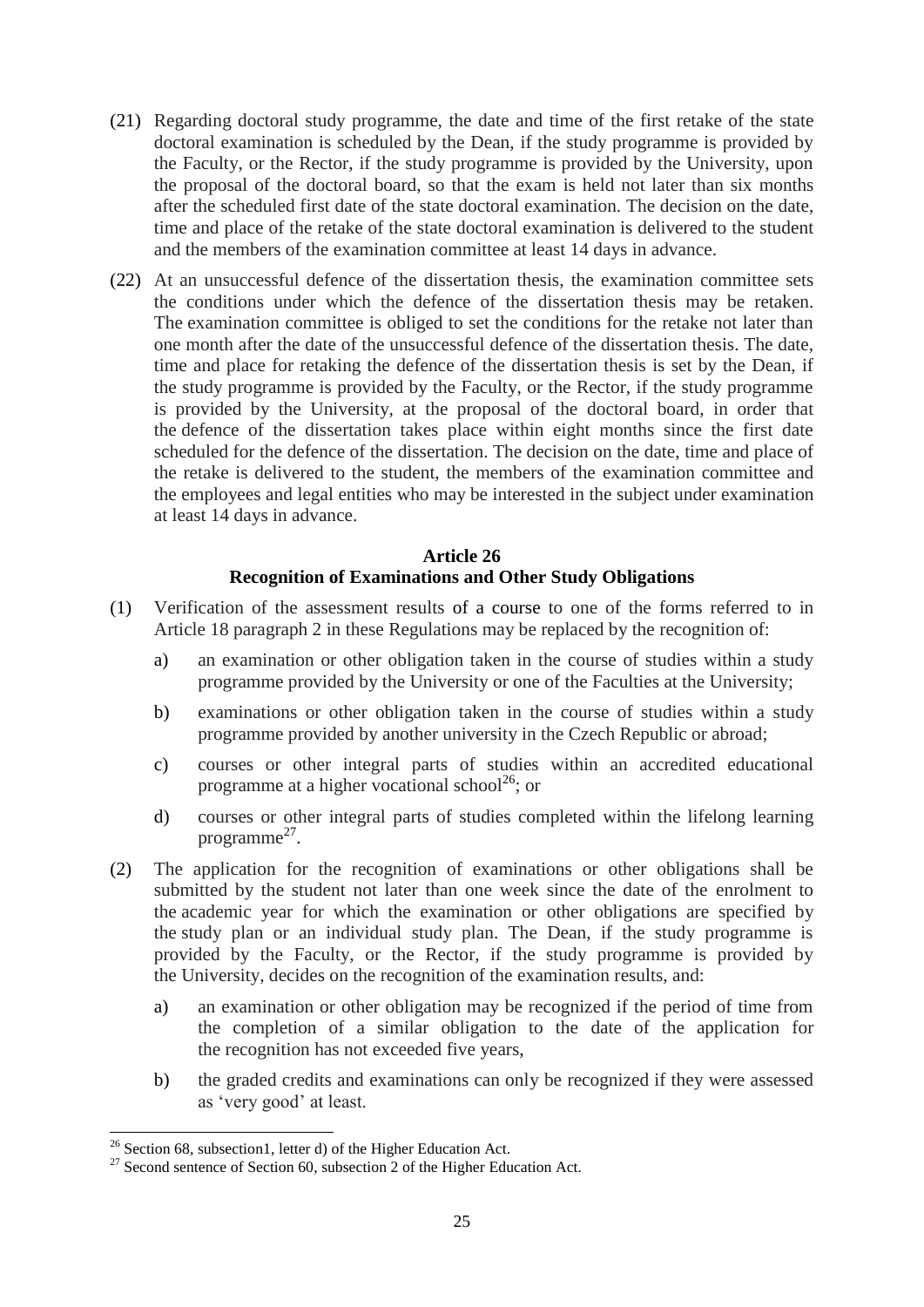- (3) If the examination in a course which has to be completed by the examination and the credit has not been recognized, the credit cannot be recognized either.
- (4) In the case of recognition of courses or other integral parts of studies completed in the lifelong learning programme, the verification of study results may be replaced by the recognition of examinations or other obligations up to a maximum of 60% of the credits needed for the proper completion of studies $^{28}$ .
- (5) The decision recognizing the examinations or other obligations also contains the decision on the grade as specified in these Regulations, as well as the decision on the number of assigned credits for the Bachelor's and Master's study programmes.

#### **Article 27 Equivalency Examination**

- (1) The decision imposing an obligation to do an equivalency examination must, apart from other things, include its content, scope, deadline for its holding and criteria for its assessment.
- (2) The equivalency examination is carried out appropriately in accordance with Article 21 of these Regulations.

#### **Article 28 Record of Assessing the Recognition of Previous Studies**

The data about the fact that a student underwent one of the forms of recognition of his/her study results, the equivalency examination, and the result of how the knowledge, skills and general competence were assessed during the recognition process in accordance with these Regulations must be recorded by the examiner to the relevant application in the University's electronic information system not later than on the next workday since the date of the recognition process.

# **CHAPTER FIVE APPEAL COMMITTEE**

#### **Article 29 Appeal Committee Members**

- (1) The appeal committee members are appointed and dismissed by the Rector.
- (2) The Rector appoints the appeal committee in a way which complies with all the conditions laid down by the Higher Education  $Act^{29}$ .
- (3) The Rector informs the relevant board of the study programme, or the doctoral board in the case of doctoral study programmes, on appointing the appeal committee.

 $\overline{a}$ 

 $2<sup>28</sup>$  Section 60, subsection 2 of the Higher Education Act.

 $29$  Namely section 47, letter g) of the Higher Education Act.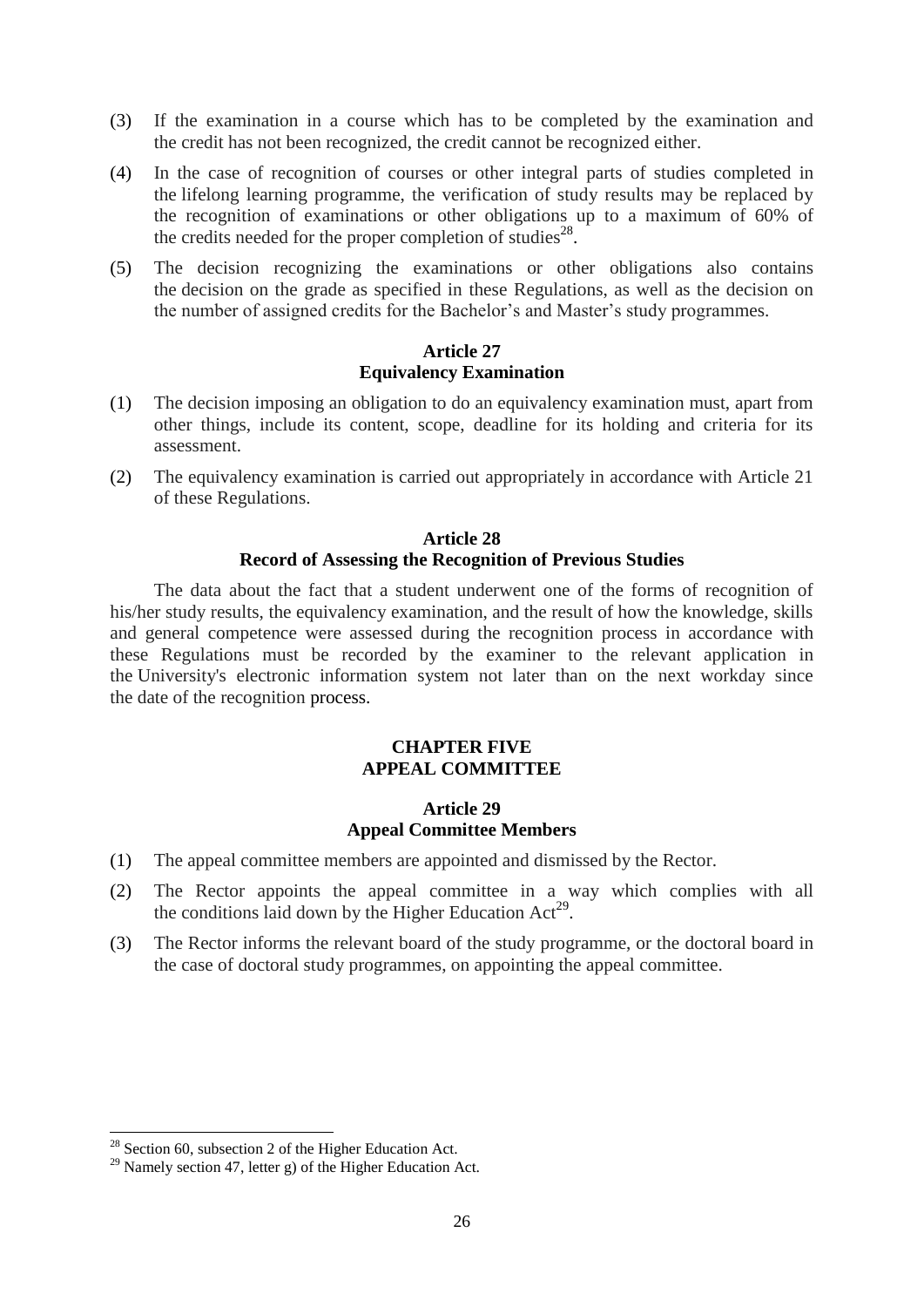#### **CHAPTER SIX SPECIAL PROVISIONS**

# **Article 30 Grade-point Average**

- (1) Grade-point average serves for the assessment of all graded study achievements of the student in a particular time period, e.g. term, academic year, study during the whole study programme or its completed part. Only the results from the verification of study achievements taken in the form of a graded credit or an exam are included into the grade-point average calculation in a time period.
- (2) Grade-point average in a time period among the students of:
	- a) Bachelor´s or Master´s study programme is counted by weighted average in the following way:

$$
grade - point average = \frac{\sum (K_i \times S_i)}{\sum K_i}
$$

where  $K_i$ <sup>t</sup> is the number of credits in the course *i* specified by the study plan,

- '*Si*' is a numeric value of the graded credit assessing the student in a course *i*;
- b) doctoral study programme is counted by arithmetic mean.

#### **Article 31 Students´ Creative Professional Activity**

The University and its components support students´ creative professional activity; the details to students´ creative professional activity are specified by the Rector´s provision.

# **Article 32 Study Placement**

- (1) Study placement at a foreign university organized by the University within the study of a given study programme is a part of this study.
- (2) If in connection with the study placement completion some study requirements implied for the student from the relevant study plan have to be replaced by other study requirements, the University or its Faculty, which provides the study programme, will inform the student about the corresponding change; by the delivery date of this announcement these study requirements become obligatory for the student.
- (3) More detailed conditions for the selection of the University students to participate in the study placement exchange will be specified by the Rector´s provision.

#### **Article 33 Uniqueness of Study of Professional Soldiers**

(1) The student´s study in the study programme which, as stated in the conditions for study enrolment, is intended solely for professional soldiers, will be finished in the case a soldier stops fulfilling the conditions given by a specific legal regulation for the professional soldier service $30$ .

 $\overline{\phantom{a}}$  $30$  Section 95, subsection 12 of the Higher Education Act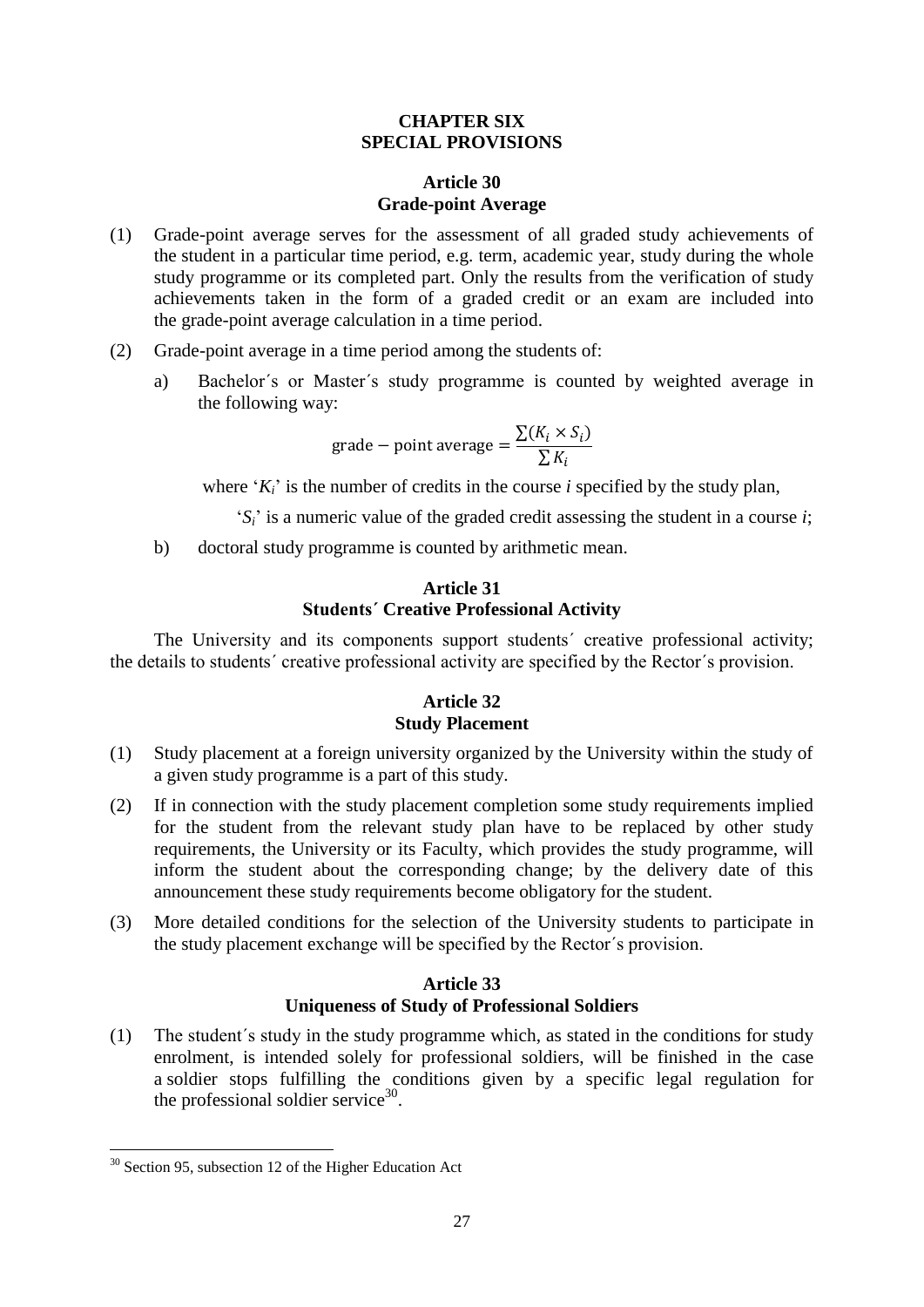- (2) The student´s application for the interruption of studies and repetition of academic year in the study programme which, as stated in the conditions for study enrolment, is intended solely for professional soldiers, will be met only if it is in the interest of the Armed forces of the Czech Republic.
- (3) The student of the study programme, which, as stated in the conditions for study enrolment, is intended solely for professional soldiers, is obliged to participate in lessons; the student who was not able to participate in compulsory lessons might be given an alternative task by the teacher.
- (4) Uniqueness of the study of professional soldiers is not related to the study of the student who is a professional soldier and studies in such a study programme, which lacks the statement in the conditions for study enrolment that it is intended solely for professional soldiers.

#### **Article 34**

# **Uniqueness of Study in the Study Programmes Provided in Co-operation with a Public University**

- (1) Based on the agreement as specified in Section 95, subsection 4 of the Higher Education Act, the Rector specifies in his provision:
	- a) details about the study part organization provided in co-operation with a public university;
	- b) details about the documents on completion the particular study part and on eligibility of taken exams or fulfilment of other study obligations fulfilled at a public university;
	- c) details about the student´s academic rights and duties.
- (2) If the Faculty provides a common study programme in co-operation with a public university, the Dean prepares and consequently submits a proposal of the above mentioned Rector´s provision to the Rector.

#### **Article 35**

# **Uniqueness of Study in the Study Programmes Provided in Co-operation with a Foreign University**

- (1) Based on the agreement as specified in Section 47a, subsection 1 of the Higher Education Act, the Rector specifies in his provision:
	- a) details about the study part organization provided at a foreign university and conditions for its completion,
	- b) details about the documents on completion the particular study part and eligibility of taken exams or fulfilment of other study obligations fulfilled at a foreign university and possible jointly given foreign academic degree,
	- c) details about the student´s academic rights and duties in accordance with legal regulations of the country where the study takes place.
- (2) If the Faculty provides a common study programme with a foreign university, the Dean prepares and consequently submits a proposal of the above mentioned Rector´s provision to the Rector.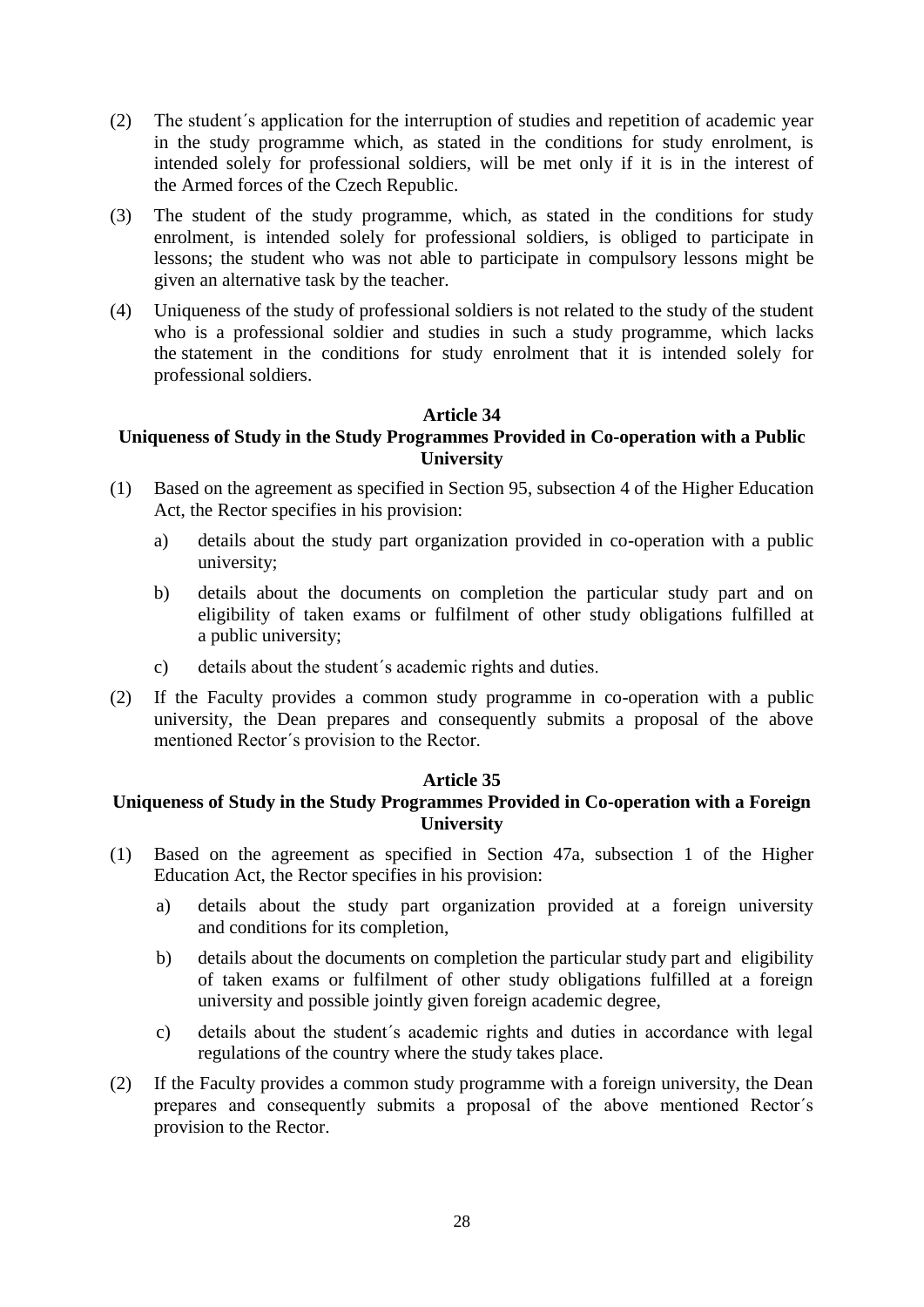# **Article 36 Final Thesis Publication**

- (1) The University publishes unprofitably the final theses:
	- a) handed in for the defence at least 5 working days before the defence<sup>31</sup>,
	- b) by which the defence has already taken place, including external examiners´ reviews and the record of progress and defence result by means of the database of qualified work, which is administrated by (hereinafter 'database') $^{32}$ .
- (2) The University in the public part of university web pages publishes basic data on final theses, i.e. the author´s name, the title of the final thesis in the Czech and English language and the term of final thesis defence holding.
- (3) The electronic form of the final thesis is stored in university database of final theses. The access to the database is ensured by the Library of the Faculty of Military Health Sciences of the University of Defence in Brno if the final theses elaborated by students in study programmes provided by the Faculty of Medical Health Sciences, and the Library of the University of Defence in Brno in other cases are concerned. The page form of a final thesis is stored in the Library of the Faculty of Military Health Sciences of the University of Defence in Brno if the final theses elaborated by students in study programmes provided by the Faculty of Medical Health Sciences, and the Library of the University of Defence in Brno in other cases are concerned.
- (4) Everybody is allowed to make abstracts, copies or photocopies on their own expenses from published final theses. A person who looks into a final thesis must be instructed that the gained information cannot be used for profit purposes or passed off as a study, scientific or another creative activity of another person than the author.
- (5) The University might postpone publishing of a final thesis or its part, and that within the period of obstacle duration for publishing; however, for the period of three years the longest. The information about the publishing postponement must be published together with justification at the same place, where final theses are published. The University sends without undue delay after the final thesis defence, to which the publishing postponement is concerned, one copy to preserve to the Ministry of Education, Youth and Sports<sup>33</sup>.
- (6) The Rector states administrative necessities of looking into the final thesis database by his provision.

# **Article 37 University Electronic Information System**

- (1) The University provides the electronic information system, which in the relation to the study, mediates the access to information about study programmes and plans, it enables to organize the process of study and provides other services and that including electronic post services.
- (2) The student is obliged in the relation to the university electronic information system above all:

 $\overline{\phantom{a}}$ 

<sup>&</sup>lt;sup>31</sup> Section 47b, subsection 2 of the Higher Education Act.

<sup>&</sup>lt;sup>32</sup> Section 47b, subsection 1 of the Higher Education Act.

<sup>&</sup>lt;sup>33</sup> Section 47b, subsection 4 of the Higher Education Act.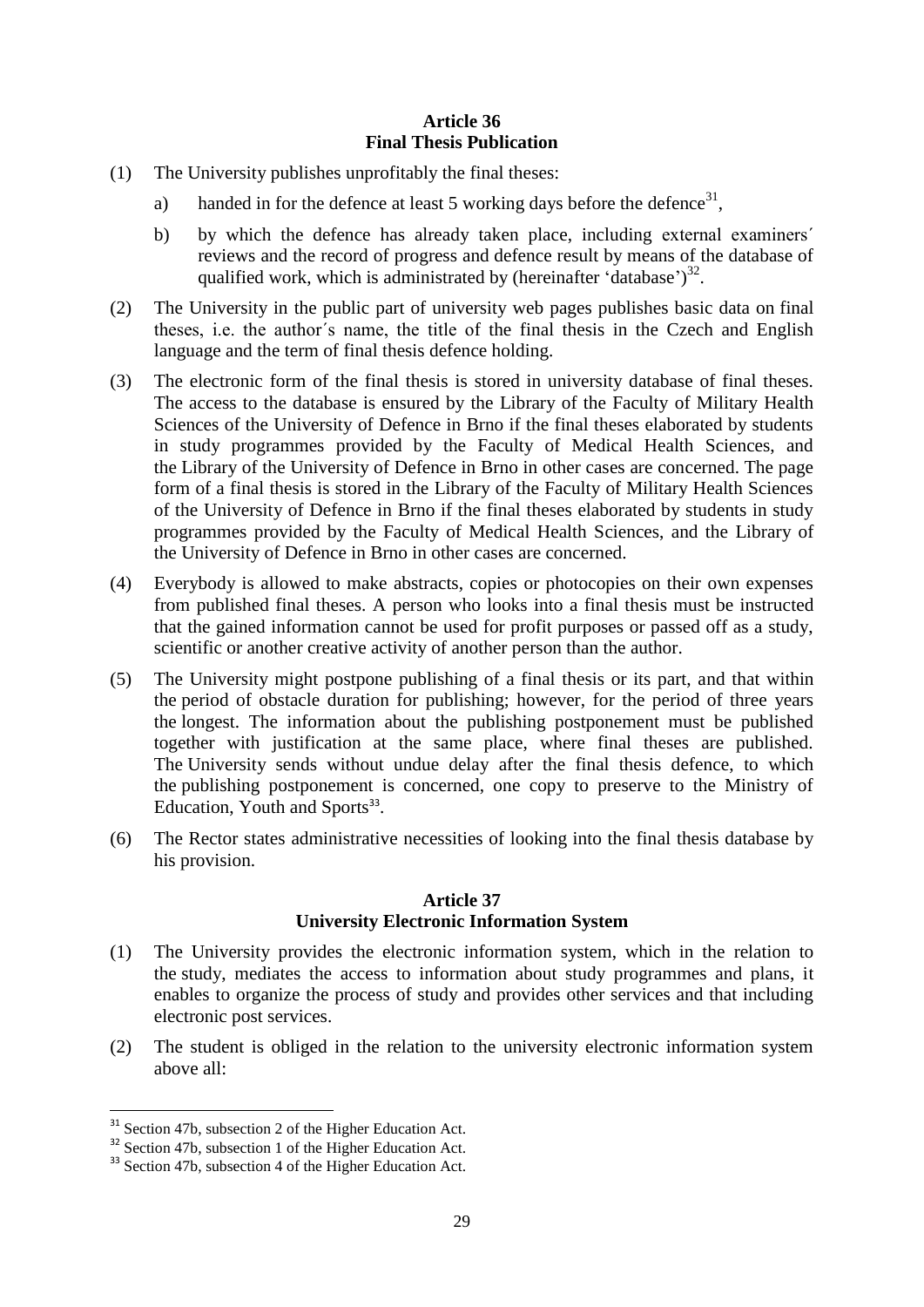- a) to use the university electronic information system; the rules for using the electronic information system are stated by the operational rules and operational and security guidelines, which the Rector issued by his provisions.
- b) to acquaint with documents delivered by the University or its component to the student by means of electronic post,
- c) to send to teachers and examiners solely from the account of electronic post kept in the university electronic information system by means of electronic post.

#### **Article 38 Granting of Exemption**

Based on their written application, the Rector is entitled to grant exemption from provision of these Regulations to the student. If the application for study exception granting concerns the study programme provided by the Faculty, the Rector asks for the Dean´s stand before taking a decision. The rules of procedure are governed by the decision-making process.

#### **Article 39 Proceedings on Students´ Rights and Duties**

- (1) The rights and duties of the student are stated by the Higher Education Act<sup>34</sup>, inner University regulations and inner Faculty regulations.
- (2) When deciding about the rights and duties of students according to Section 68 of the Higher Education Act, the Administrative procedure code<sup>35</sup> with the deviations stated by the Higher Education Act is followed accordingly.
- (3) Proceedings in the first level leads to:
	- a) the Dean, if he/she provides a study programme, to which the decision is related to, the Faculty and if the Higher Education Act or the inner University regulation does not determine for such a decision another body;
	- b) the Rector in other cases.
- (4) The Administrative Procedure Code<sup>36</sup> is used for counting the time in the case of all the rights and duties according to these Regulations and discussions about them.

# **CHAPTER SEVEN COMMON, TEMPORARY, REVOKING AND CONCLUDING PROVISIONS**

#### **Article 40 Common Provisions**

Provisions or other Dean´s acts, which are implemented by these Regulations, must not impose obligations on students beyond the scope of obligations determined by these Regulations and must not deny the right of students determined by these Regulations.

#### **Article 41 Temporary Provisions**

(1) The rights and duties of the students who started their studies before these Regulations being effective, are followed by these Regulations, and at the same time the study of the academic year 2016/2017 will be finished according to the existing rules.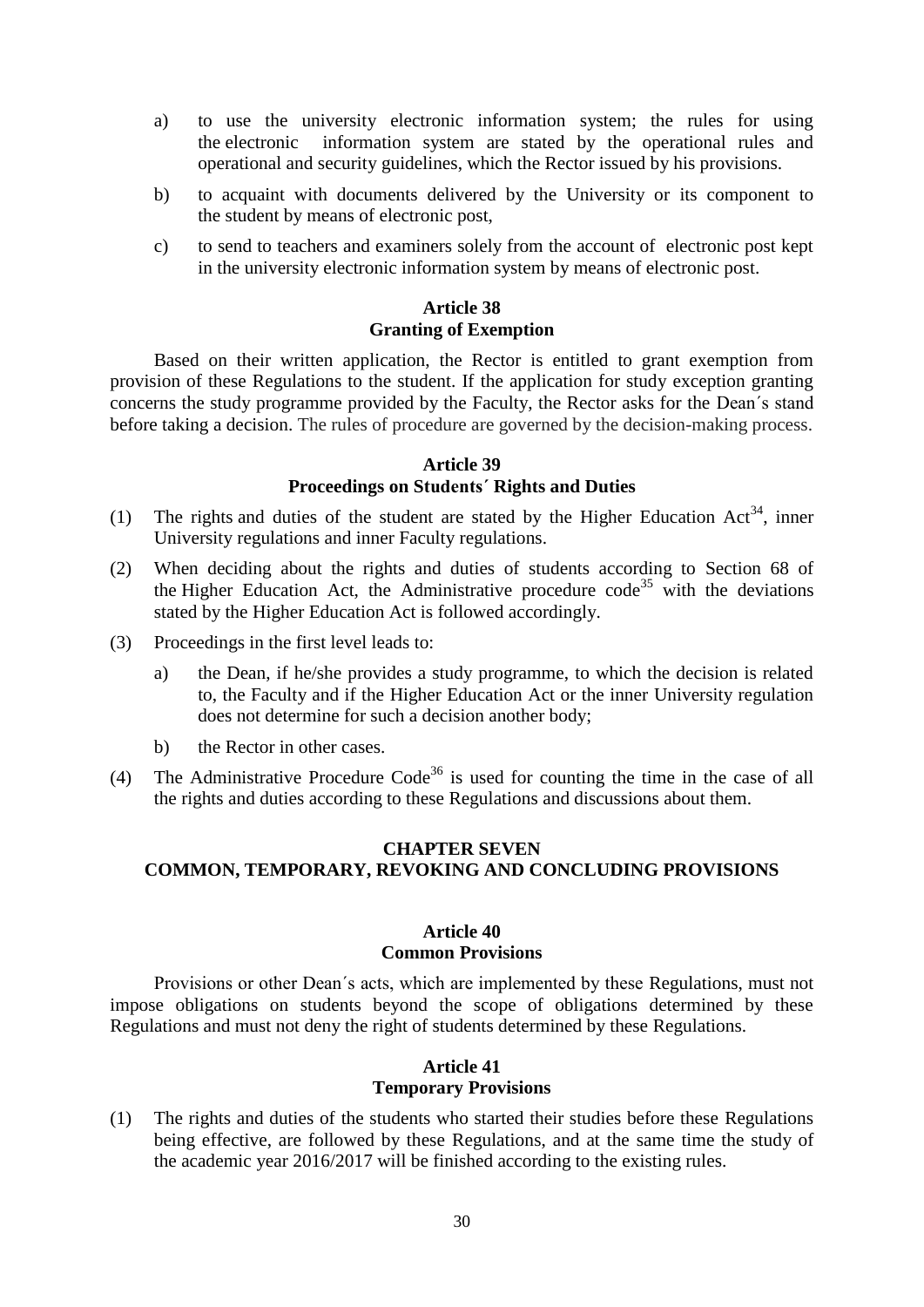- (2) The proceedings initiated according to the existing Study and Examination Regulations will be finished according to the existing rules.
- (3) The provisions on study programmes with specializations will be applied adequately from the effective date of these Regulations for the study of accredited study programmes, whose study is divided into study modules.
- (4) The study of doctoral study programmes, which were accredited before the effective date of these Regulations, is not provided in the credit system given by these Regulations.
- (5) Enrolment of students for the study of doctoral study programmes, which were accredited before these Regulations being effective and by which the content of the final state exam is not in accordance with these Regulations, will be finished in 2019.
- (6) The Dean submits to the Rector the proposal of the Rector´s provision with the study programme provided in co-operation with a public university as specified in article 34 of these Regulations, which was accredited before these Regulations being effective, till  $30<sup>th</sup>$  June 2018 the latest.

#### **Article 42 Revoking and Conluding Provisions**

- (1) The Study and Examination Regulations from the date  $22<sup>nd</sup>$  October 2008 are cancelled as amended.
- (2) These Regulations were approved by the University Academic Senate of the University of Defence in Brno on  $13<sup>th</sup>$  June 2017.
- (3) These Regulations come into force on the day of registration by Ministry of Defence<sup>37</sup>.

v. r. v. r.

Chairperson of University Academic Senate

prof. MUDr. Jiří KASSA, CSc. brig. gen. prof. Ing. Bohuslav PŘIKRYL, Ph.D. Rector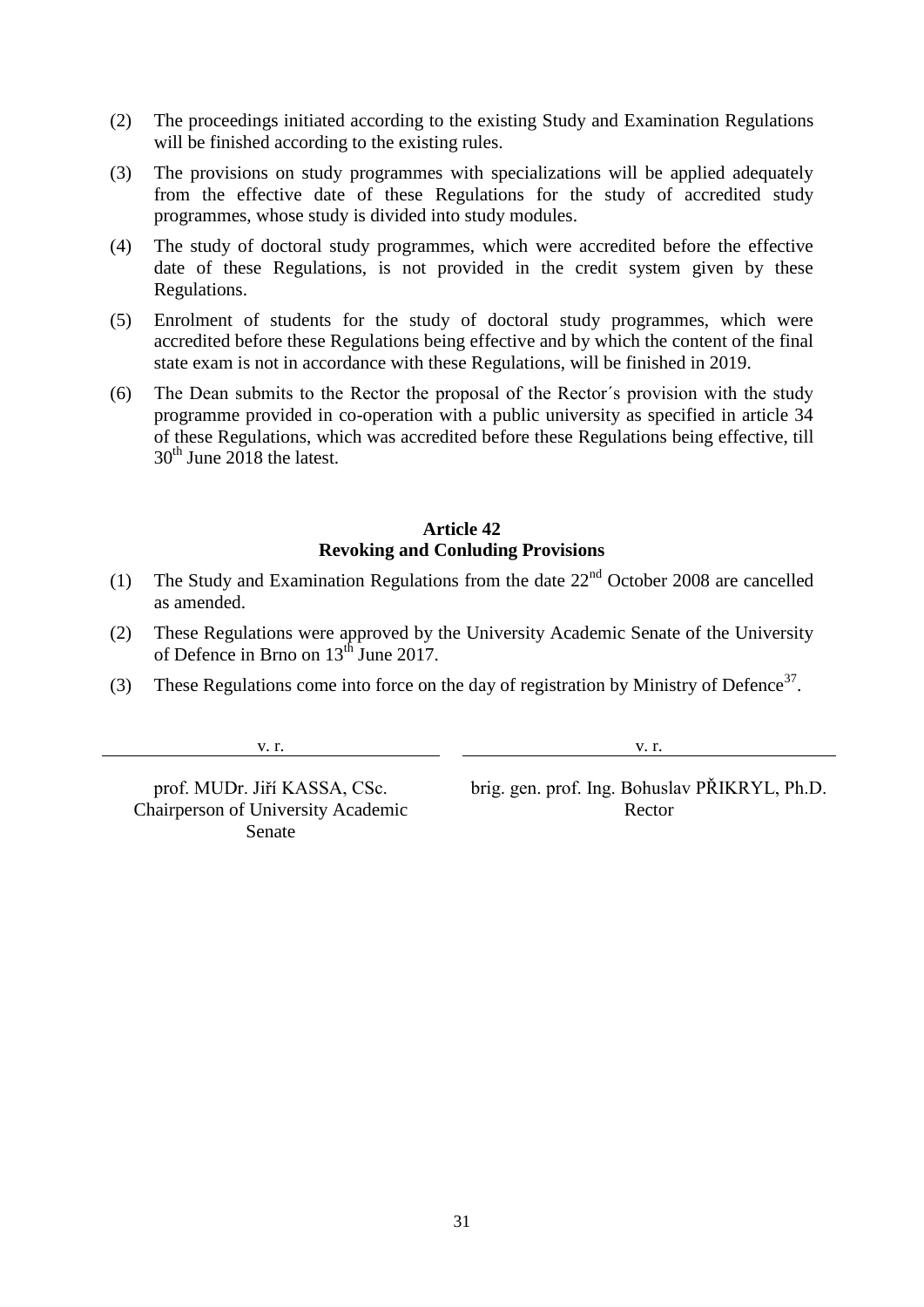#### **Annex 1 Defining Areas of Responsibilities of Personnel and Institutions Key for the Study in a Study Programme**

#### **Article 1 Teacher**

Course is taught by academic employees<sup>34</sup> stated in a particular study plan (hereinafter 'teachers'). Other specialists may participate in teaching on the grounds of agreements on work performed outside the employment relationship, or other specialists from the Army of the Czech Republic. The course may be taught by more teachers in one term.

# **Article 2 Examiner**

The course study results are usually assessed by an academic employee participating in teaching (hereinafter 'examiner').

# **Article 3 Supervisor**

- 1. Study in the doctoral study programme takes place under the guidance of a supervisor during the whole period of study.
- 2. Supervisor may be a professor or an associate professor whose creative activity is in compliance with the topic of final thesis; only in exceptional cases the supervisor may become also a distinguished specialist with an appropriate academic degree approved by an appropriate scientific board. The supervisor is appointed and dismissed on the basis of a proposal submitted by the doctoral board either by the Dean, if the study programme is provided by the Faculty, or the Rector, if the study programme is provided by the University.
- 3. Supervisor may propose the appointment of a supervisor-specialist when the research in the dissertation thesis has an interdisciplinary overlap. The supervisor-specialist directs the student in the process of solving specific and technically demanding tasks in the dissertation thesis. The supervisor-specialist may be a professor or an associate professor whose creative activity is in compliance with the topic of final thesis; only in exceptional cases the supervisor-specialist may become also a distinguished specialist with appropriate academic degree. The supervisor-specialist is appointed and dismissed on the basis of a proposal submitted by the doctoral board either by the Dean, if the study programme is provided by the Faculty, or the Rector, if the study programme is provided by the University.
- 4. Supervisor:
	- a) co-operates with the students in the drafting of individual study plan and coordinates his/her studies;
	- b) directs the student in selecting the topic and focus of the dissertation thesis and provides him/her with guidance during the course of work on it;

 $\overline{\phantom{a}}$ <sup>34</sup> Section 70, subsection 1 of the Higher Education Act.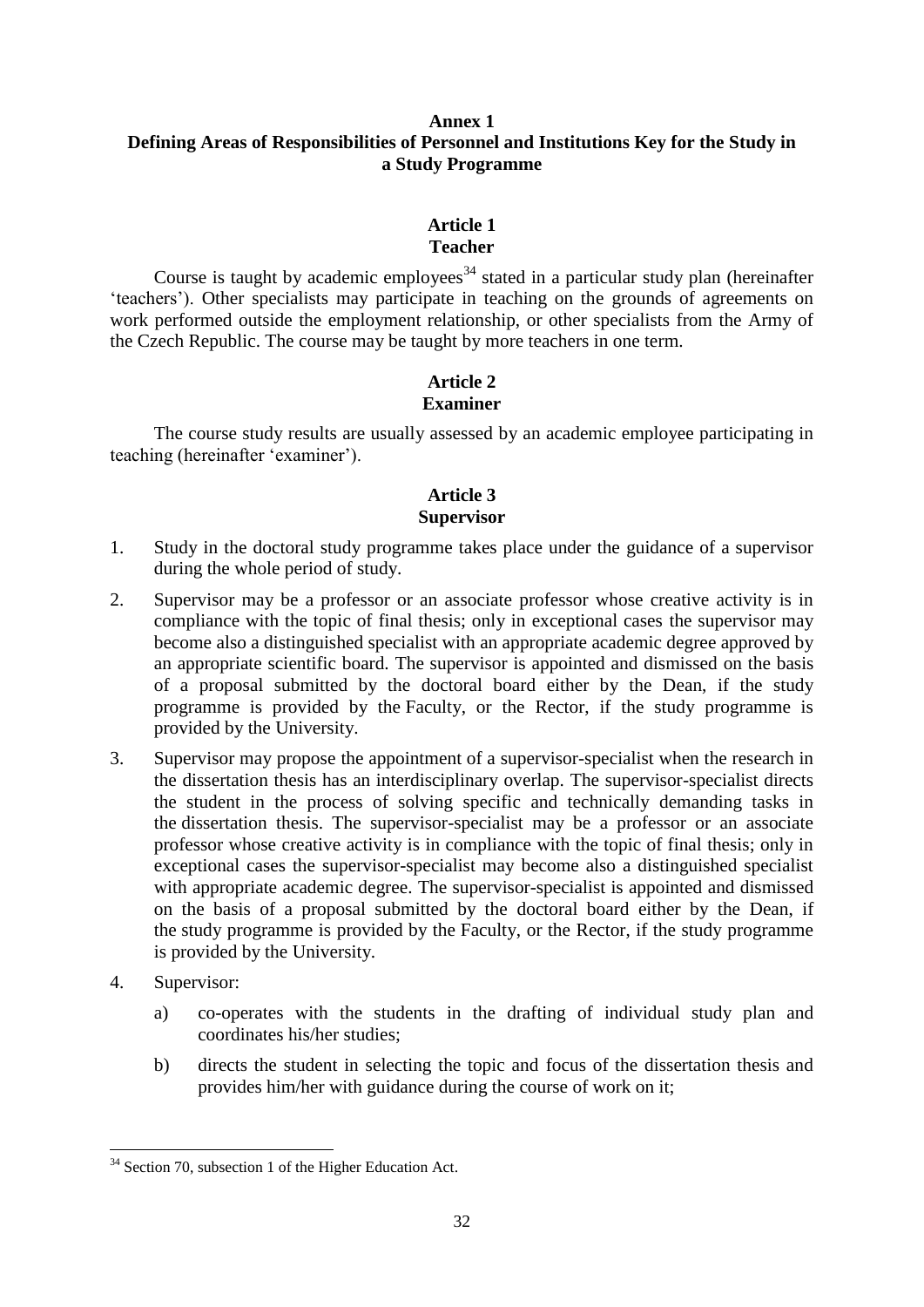- c) directs the students to the solution of particular scientific projects thematically related to the topic of dissertation thesis, instigates student´s publication activities and provides him/her with an efficient expert guidance;
- d) checks the fulfilment of student´s individual study plan;
- e) participates in the evaluation of the student´s progress and elaborates annual student´s evaluation.
- 5. In the case circumstances preventing the supervisor from a proper supervision of student arise during the study in the doctoral study programme, the supervisor may resign from the position of supervisor and ask the Dean, if the study programme is provided by the Faculty, or the Rector, if the study programme is provided by the University, to approve his/her resignation.
- 6. The Dean, if the study programme is provided by the Faculty, or the Rector, if the study programme is provided by the University, will dismiss the supervisor, if it is proved that the supervisor either does not fulfil his/her obligations or he/she cannot pursue his/her activities properly.

# **Article 4 Final Thesis Supervisor**

- 1. Final thesis supervisor provides the student with expert guidance during the course of his/her work on the final thesis.
- 2. Final thesis supervisor is usually an associate-professor or a professor, or even a distinguished specialist.
- 3. Final thesis supervisor is proposed by a study programme guarantor and approved by the Dean, if the study programme is provided by the Faculty, or the Rector, if the study programme is provided by the University.

#### **Article 5 Reviewer**

- 1. Reviewer evaluates professional level of final thesis and its significant and formal aspects; after evaluation the reviewer compiles a written report, the elaboration and content requirements of which are set by the Rector in his/her provision.
- 2. Reviewer may be an academic employee from the University or its constituents, or from another university, or even a distinguished specialist from a scientific or other workplace.
- 3. Reviewer can neither be the student´s supervisor, nor a person participating in work on final thesis as a co-author.
- 4. Final thesis reviewer, or reviewers, are proposed by a study programme guarantor and approved by the Dean, if the study programme is provided by the Faculty, or the Rector, if the study programme is provided by the University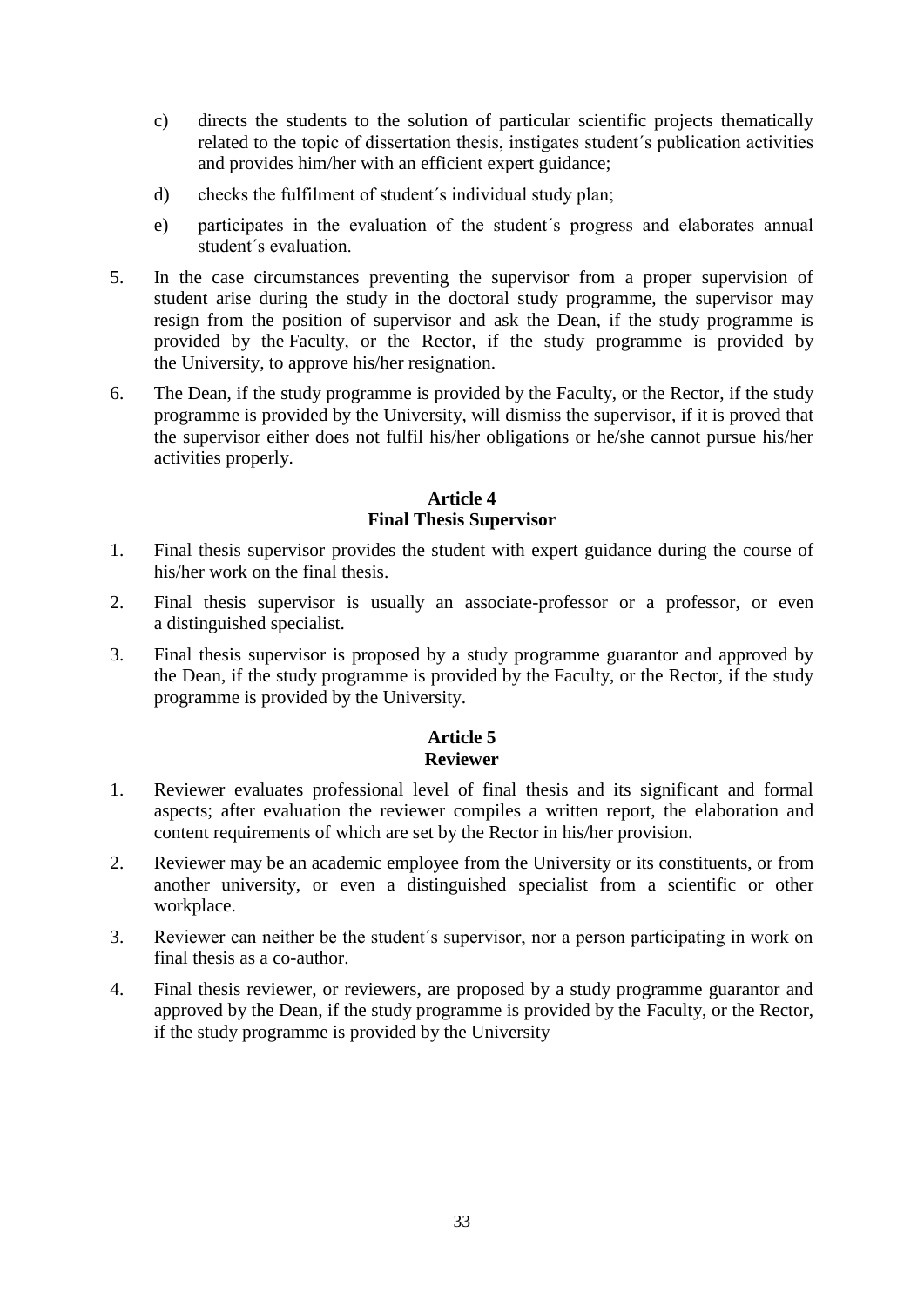# **Article 6 Course Guarantor**

- 1. Course guarantor is appointed for every course listed in a study plan and on the basis of a proposal submitted by the study programme guarantor. Course guarantor is appointed either by the Dean, if the study programme is provided by the Faculty, or the Rector, if the study programme is provided by the University. An academic employee assigned to a University institute or another University workplace may be appointed by the Dean or the Rector as a course guarantor after an agreement expressed by a director of particular University institute or another workplace. Course guarantor has to meet the qualification criteria set by the Government Regulation No 274/2016 Coll. on the Accreditation Standards in Higher Education<sup>35</sup>.
- 2. Course guarantor mainly coordinates the course content preparation and provision of personnel, controls the quality, assesses and develops the course. Course guarantors adequately participate in the teaching process.
- 3. Course guarantor pays attention to the course permanent high quality level and for this purpose he/she does the following:
	- a) every term he/she assesses the course implementation quality, discusses the proposals for its development and presents his/her viewpoints to the study programme guarantor;
	- b) proposes the range of requirements for the state final examination to the study programme guarantor.

# **Article 7 Study Programme Guarantor**

- 1. The Rector appoints the study programme guarantor for every study programme provided by the University or its Faculty, while the study programme guarantor may be an academic employee who, by his/her expertise and name, guarantees the quality and proper realization of the study programme.
- 2. Study programme guarantor mainly coordinates the study programme content preparation, controls the quality, assesses and develops the study programme<sup>36</sup>.
- 3. Study programme guarantor pays attention to permanent high quality level of the study programme and for this purpose he/she does the following:
	- a) every year he/she assesses the study programme implementation quality, discusses the proposals for its development and presents his/her viewpoints to the Dean, if the study programme is provided by the Faculty, or the Rector, if the study programme is provided by the University;
	- b) proposes conditions for the admission procedure to study in a study programme, as well as its course, content and criteria to the Dean, if the study programme is provided by the Faculty, or the Rector, if the study programme is provided by the University;
	- c) approves the topics of final theses;

l  $35$  Part two, Title II B II 2; E II 2; E II and 3 of the Government Regulation No 274/2016 Coll. on the Accreditation Standards in Higher Education.

<sup>&</sup>lt;sup>36</sup> Section 44, subsection 7 of the Higher Education Act.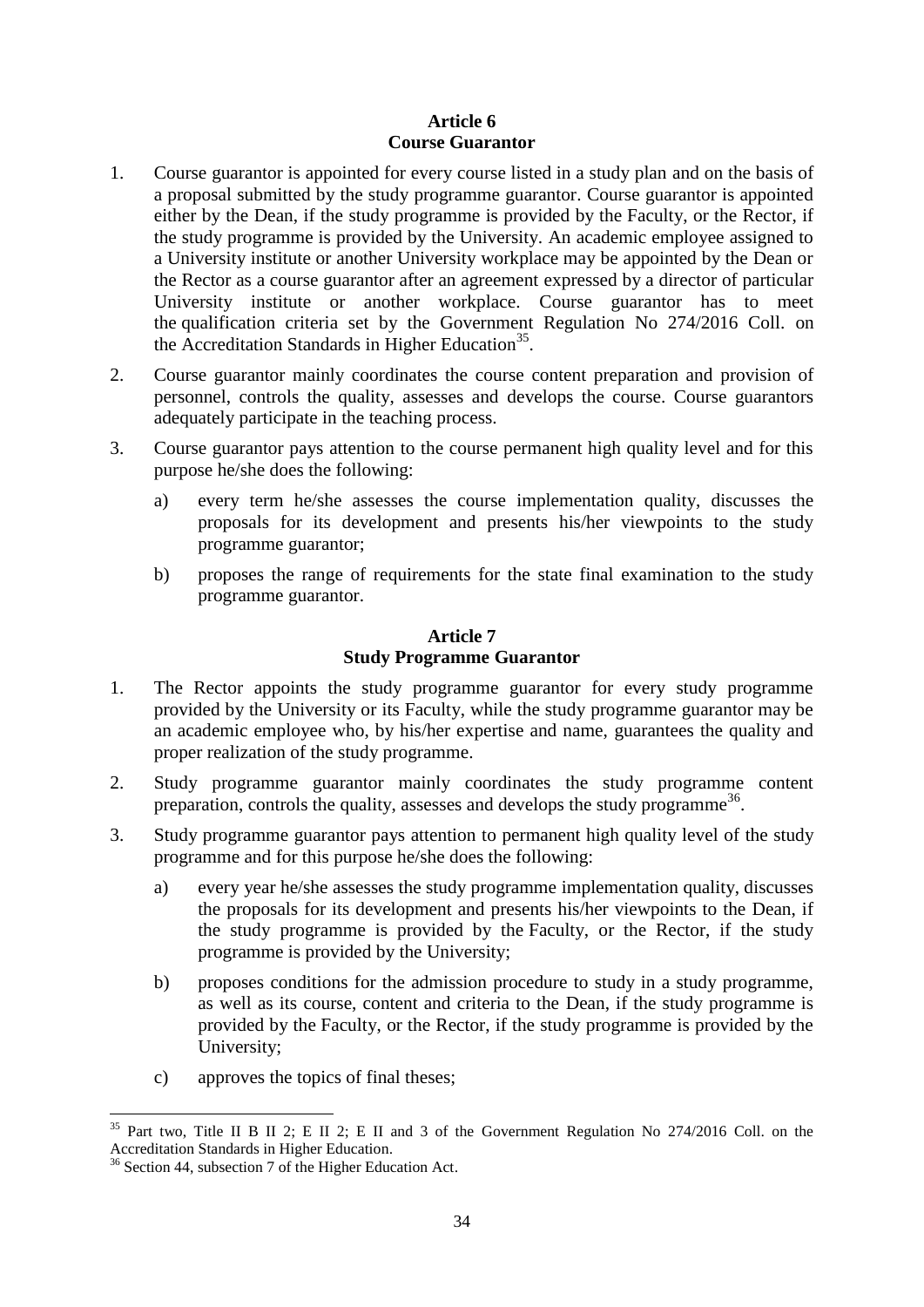- d) proposes the chair and members of committee, date and venue of state final examination to the Dean, if the study programme is provided by the Faculty, or the Rector, if the study programme is provided by the University;
- e) proposes the chair and members of committee, date and venue of the defence of final theses to the Dean, if the study programme is provided by the Faculty, or the Rector, if the study programme is provided by the University;
- f) approves the range of requirements for the state final examination;
- g) discusses the annual evaluation of students and proposes measures to be taken in the case of problems to the Dean, if the study programme is provided by the Faculty, or the Rector, if the study programme is provided by the University;
- h) approves the study plan of a study programme and its amendments.
- 4. Course guarantors are appointed on the basis of a proposal submitted by the study programme guarantor. Course guarantors are appointed either by the Dean, if the study programme is provided by the Faculty, or the Rector, if the study programme is provided by the University.

# **Article 8 Doctoral Board**

- 1. Study in doctoral study programme is evaluated by a doctoral board. The doctoral board for a given doctoral study programme is established by the Dean, if the study programme is provided by the Faculty, or the Rector, if the study programme is provided by the University;
- 2. The doctoral board consists of no less than five members. After discussion in a relevant scientific board the doctoral board members are appointed and dismissed either by the Dean or the Rector from the prominent academic and scientific staff of the University, other universities and scientific workplaces while considering their professional specialization.
- 3. The chair of doctoral board is a guarantor of doctoral study programme<sup>37</sup>.
- 4. Organizational and administrative matters related to the activity of doctoral board are provided by a doctoral board secretary appointed by the Dean or the Rector; the doctoral board secretary is not a member of the doctoral board.
- 5. The doctoral board pays attention to permanent high quality level of the doctoral study programme and for this purpose he/she does the following:
	- a) every year it assesses the doctoral study programme implementation quality, discusses the proposals for its development and presents its viewpoints to the Dean, if the study programme is provided by the Faculty, or the Rector, if the study programme is provided by the University;
	- b) proposes conditions for the admission procedure to study in a doctoral study programme, as well as its course, content and criteria to the Dean, if the study programme is provided by the Faculty, or the Rector, if the study programme is provided by the University;

 $\overline{\phantom{a}}$  $37$  Section 47, subsection 6 of the Higher Education Act.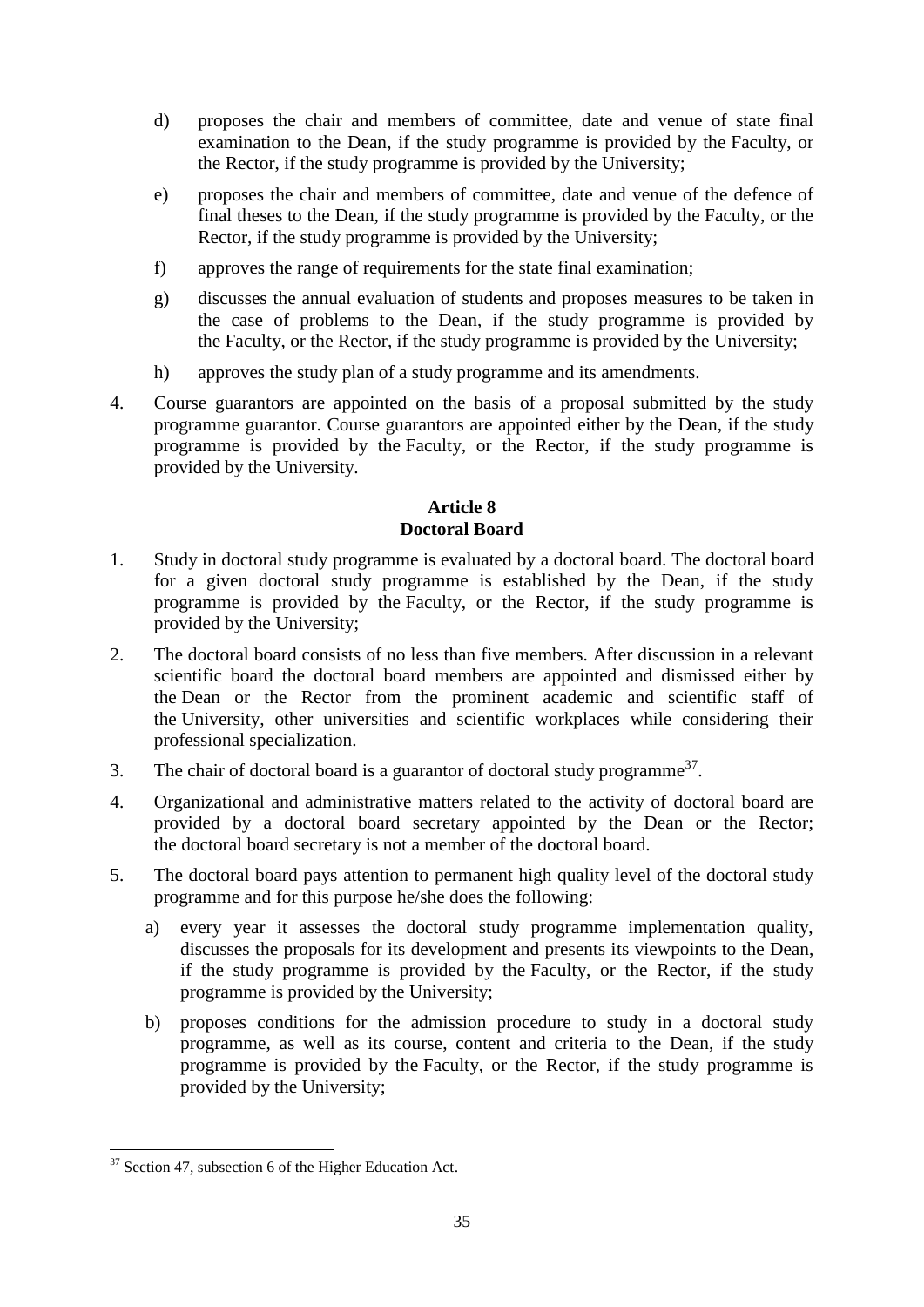- c) proposes the appointment and dismissal of supervisors to the Dean, if the study programme is provided by the Faculty, or the Rector, if the study programme is provided by the University;
- d) determines a maximum number of students to be guided by a supervisor;
- e) continuously assesses the work of supervisors and submits the assessment outcomes to the Dean, if the study programme is provided by the Faculty, or the Rector, if the study programme is provided by the University;
- f) comments on students´ individual study plans and their possible amendments;
- g) approves the topics of dissertation thesis;
- h) proposes the chair and members of committee, date and venue of state doctoral examination to the Dean, if the study programme is provided by the Faculty, or the Rector, if the study programme is provided by the University;
- i) proposes the chair and members of committee, date and venue of the defence of dissertation theses to the Dean, if the study programme is provided by the Faculty, or the Rector, if the study programme is provided by the University;
- j) approves the range of requirements for the state doctoral examination;
- k) discusses the annual evaluation of students and proposes measures to be taken in the case of problems to the Dean, if the study programme is provided by the Faculty, or the Rector, if the study programme is provided by the University.

# **Article 9 Study Programme Board**

- 1. Study programme board is an advisory body for the guarantor of Bachelor´s or Master´s study programme
- 2. Study programme board is appointed and dismissed on the basis of a proposal submitted by the guarantor of study programme either by the Dean, if the study programme is provided by the Faculty, or the Rector, if the study programme is provided by the University.
- 3. The chair of study programme board is a guarantor of study programme.

\*\*\*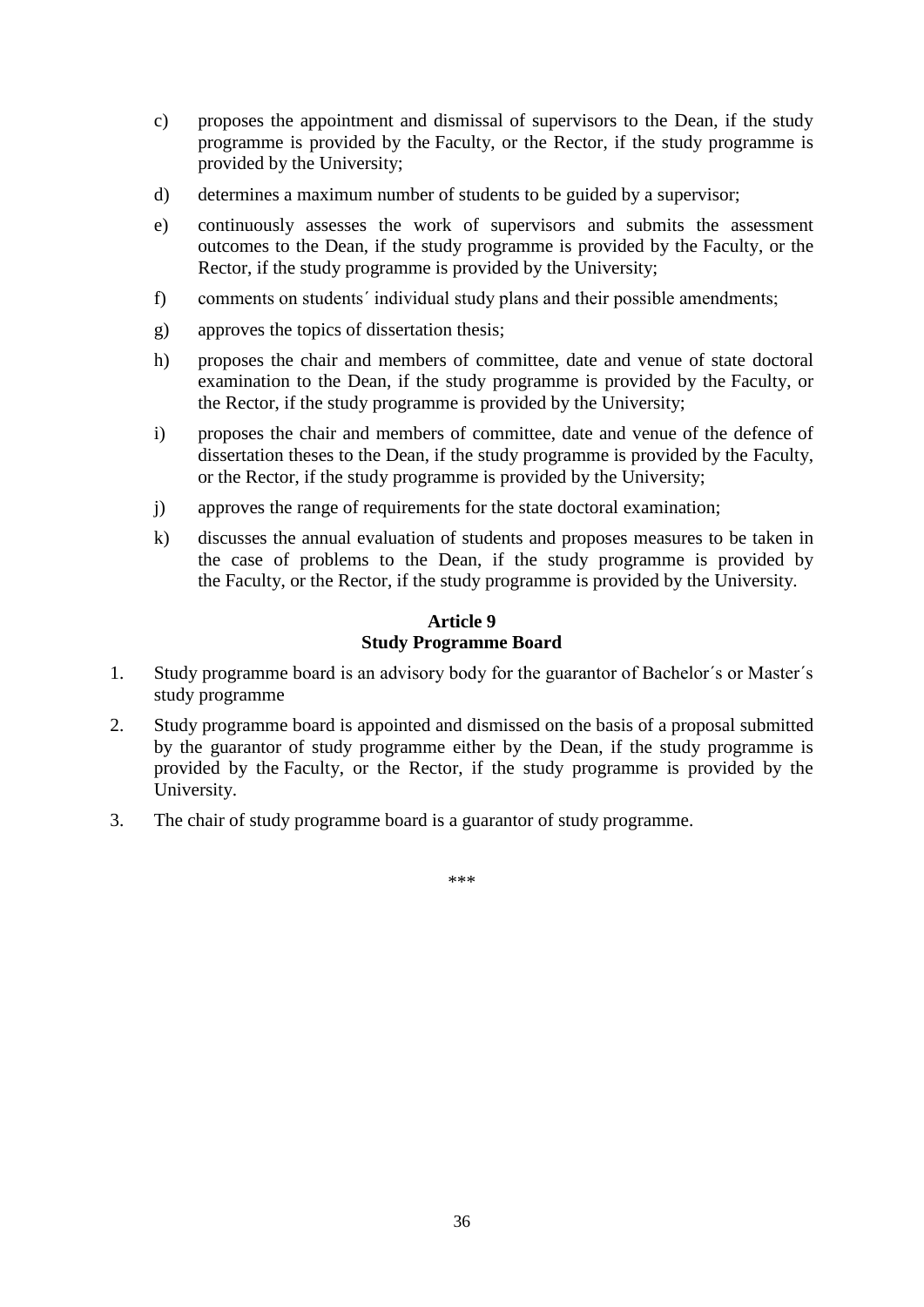# **Annex 2 Requirements for Final Theses**

# **Article 1 Originality and Distinctiveness of Final Thesis**

- 1. The final thesis is the author's work<sup>38</sup> that has not been published before being published according to the Higher Education Act, unless stated otherwise.
- 2. The Bachelor's thesis can be developed by the same author in the Master's thesis or Doctoral dissertation.
- 3. The Master's thesis can be developed by the same author in the doctoral dissertation.

# **Article 2 Content of Final Thesis**

- 1. The final thesis develops the topic chosen by the student for the final thesis in accordance with these Regulations.
- 2. The final thesis contains namely the title page, abstract, keywords, list of contents, own work, conclusion and list of literature used in the thesis.

#### **Article 3 Language of Final Thesis**

- 1. The final thesis is submitted in the language in which the study programme is provided; if the study programme is provided in the Czech language, the final thesis may be submitted in the Slovak language, or with the prior consent of the supervisor in English.
- 2. If the final thesis is submitted in a different language than Czech, it must contain a brief summary in the Czech language.

# **Article 4 Extent of Final Thesis**

- 1. The length of the final thesis is given in standard pages. One standard page contains 1800 characters including spaces, not counting the page number line.
- 2. The length of the final thesis is usually as follows:

l

- a) from 30 to 50 standard pages for the Bachelor's thesis,
- b) from 60 to 70 standard pages for the Master's thesis,
- c) from 100 to 140 standard pages for the rigorous and doctoral dissertation.
- 3. The title page, abstract, keywords, list of contents, own work and conclusion are counted in the length.

Section 2 of Act No. 121/2000 Coll. On Copyright, on Rights Related to Copyright and on Amendments to Certain Acts, as amended (Copyright Act).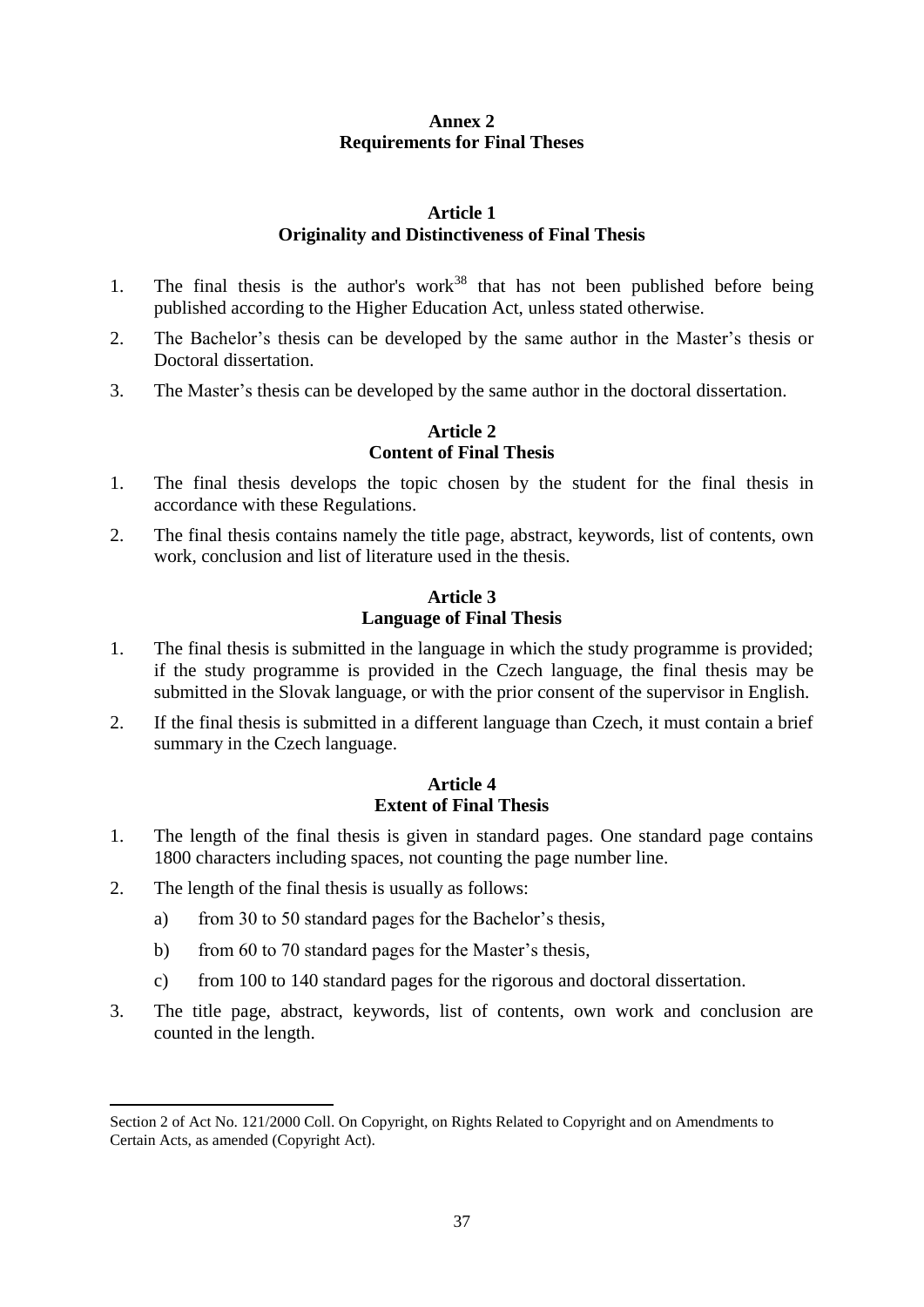# **Article 5 Format of Final Thesis**

- 1. The final thesis is submitted by the student to the University, if the study programme is provided by the University, or to the Faculty, if the study programme is provided by the Faculty.
- 2. The final thesis is submitted in both electronic and hard-copy versions.
- 3. The printed copy is an A4 hardback.
- 4. The hard-copy version of the final thesis must be complete and identical with the electronic version of the final thesis.
- 5. The electronic version of the final thesis is saved in one file in the portable document format (.pdf). The file containing the electronic version of the final thesis must not be encrypted or otherwise rendered unreadable.

\*\*\*